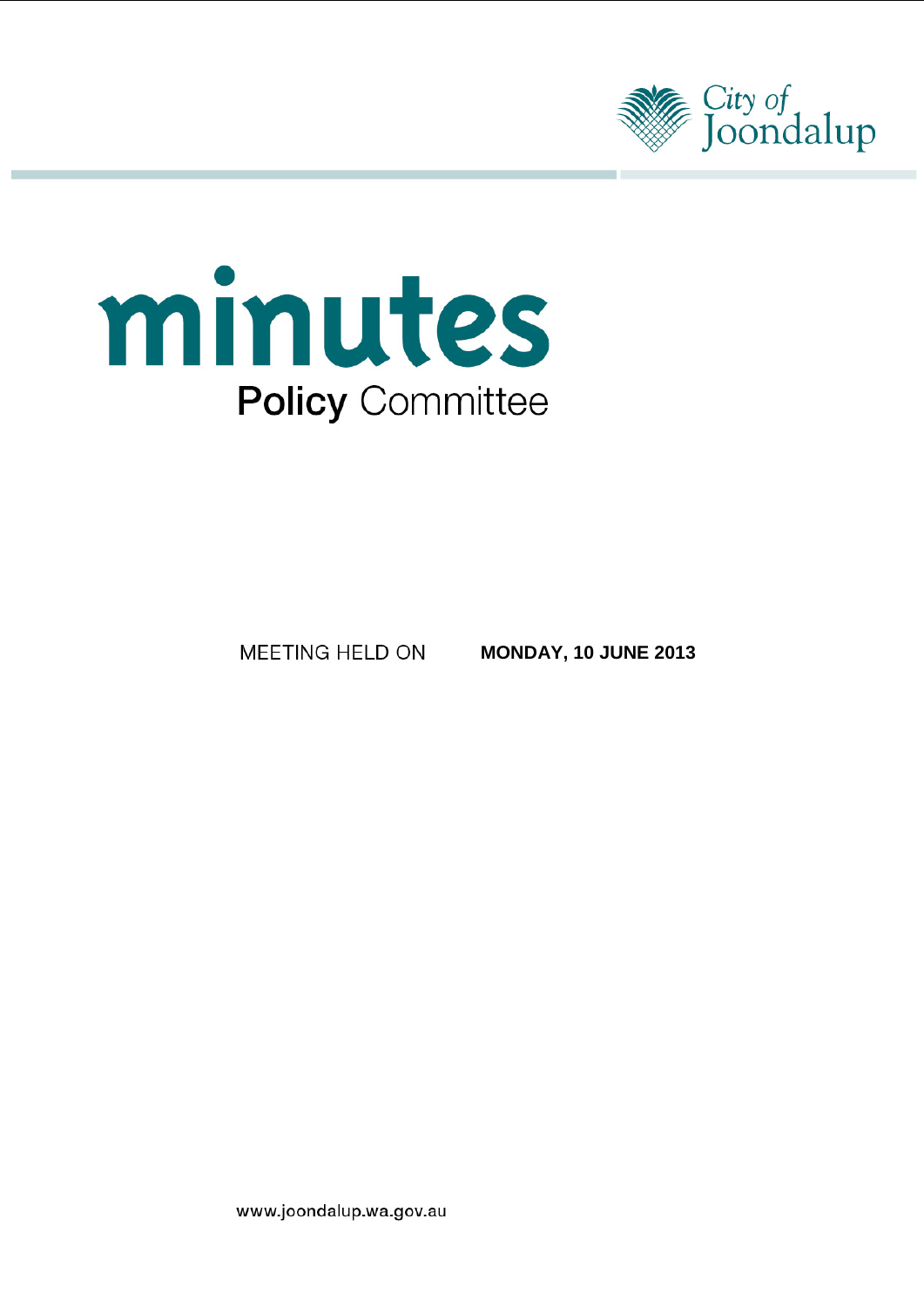# **TABLE OF CONTENTS**

| Item           | <b>Title</b>                                                                                                                                                                                        | Page |
|----------------|-----------------------------------------------------------------------------------------------------------------------------------------------------------------------------------------------------|------|
|                | Declaration of Opening                                                                                                                                                                              | 3    |
|                | Apologies/Leave of absence                                                                                                                                                                          | 3    |
|                | <b>Confirmation of Minutes</b>                                                                                                                                                                      | 4    |
|                | Announcements by the Presiding Member without discussion                                                                                                                                            | 4    |
|                | <b>Declarations of Interest</b>                                                                                                                                                                     | 4    |
|                | Identification of matters for which the meeting may sit behind closed doors                                                                                                                         | 4    |
|                | Petitions and deputations                                                                                                                                                                           | 4    |
|                | Reports                                                                                                                                                                                             | 5    |
| 1              | Rescission of the Centres Strategy Policy - [20454]                                                                                                                                                 | 5    |
| $\overline{2}$ | Draft Amended Child Care Centres Policy - Consideration Following<br>Advertising - [85510]                                                                                                          | 9    |
| 3              | Draft Amended Signs Policy- Consideration Following Advertising -<br>[01907]                                                                                                                        | 14   |
| 4              | Draft Amended Small Scale Renewable Energy Systems Policy -<br>Consideration Following Advertising - [102705]                                                                                       | 18   |
| 5              | Draft Consulting Rooms Policy - Consideration Following Advertising -<br>[102788]                                                                                                                   | 22   |
| 6              | Environmentally Sustainable Design Policy<br>(Formerly<br>Draft<br>the<br>Environmentally Sustainable Buildings in the City of Joondalup Policy) -<br>Consideration Following Advertising - [21452] | 27   |
| $\overline{7}$ | Sustainability Policy and Sustainability Statement Policy - Major Review<br>$-[101288]$                                                                                                             | 31   |
|                | Motions of which previous notice has been given                                                                                                                                                     | 36   |
|                | Requests for Reports for future consideration                                                                                                                                                       | 36   |
|                | Closure                                                                                                                                                                                             | 36   |
|                |                                                                                                                                                                                                     |      |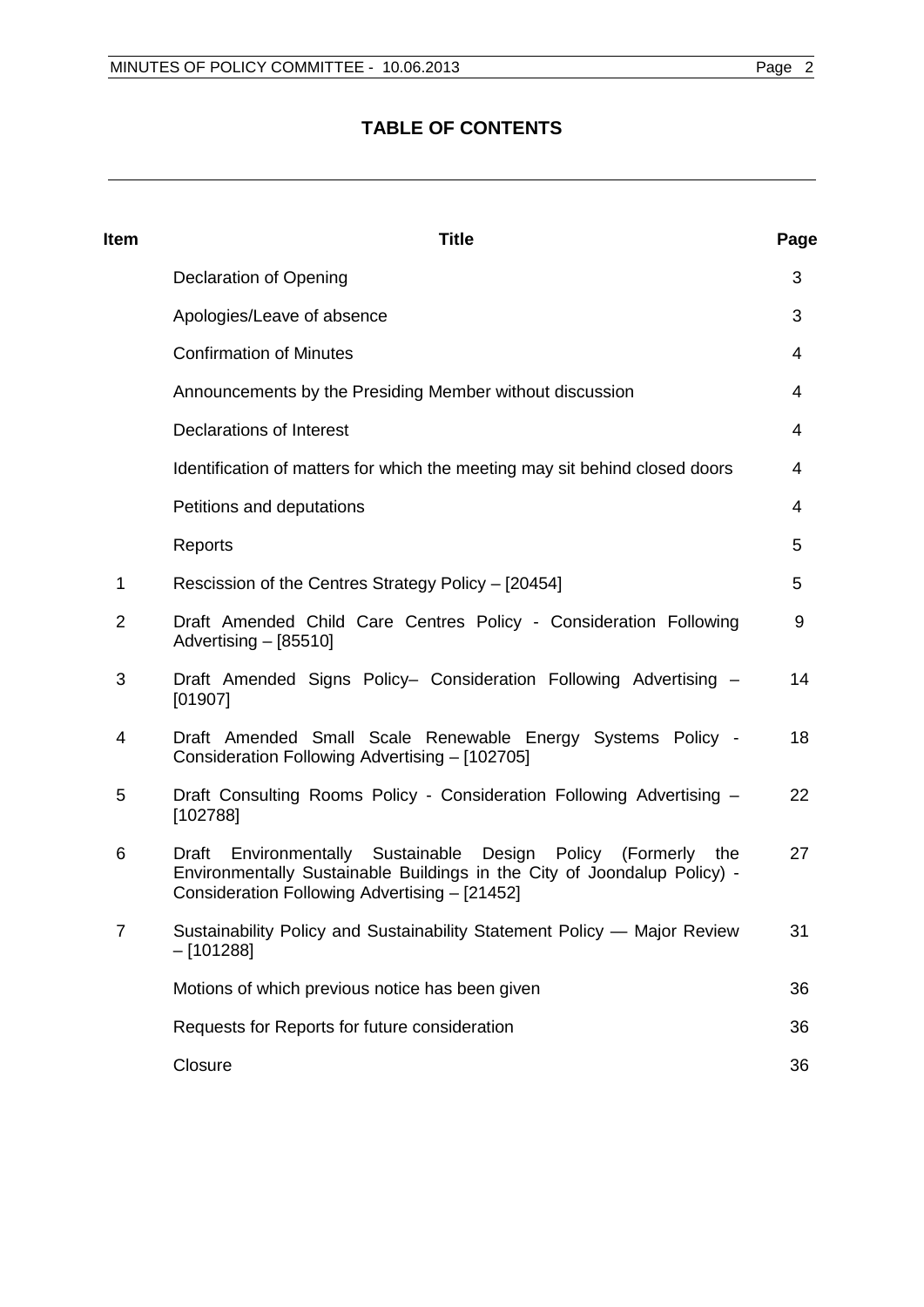# **CITY OF JOONDALUP**

#### **MINUTES OF THE POLICY COMMITTEE MEETING HELD IN CONFERENCE ROOM 2, JOONDALUP CIVIC CENTRE, BOAS AVENUE, JOONDALUP ON MONDAY, 10 JUNE 2013.**

# **ATTENDANCE**

#### **Committee Members:**

| Cr Brian Corr             | <b>Presiding Member</b>                    |
|---------------------------|--------------------------------------------|
| <b>Mayor Troy Pickard</b> |                                            |
| Cr Liam Gobbert           | <b>Deputy Presiding Member</b>             |
| Cr Kerry Hollywood        |                                            |
| Cr Mike Norman            | Deputising for Cr Christine Hamilton-Prime |
| Cr Teresa Ritchie         |                                            |
| Cr Philippa Taylor        |                                            |
|                           |                                            |

### **Officers:**

| Mr Jamie Parry     | Director Governance and Strategy            |
|--------------------|---------------------------------------------|
| Ms Dale Page       | Director Planning and Community Development |
| Mr John Corbellini | <b>Manager Planning Services</b>            |
| Mr Brad Sillence   | <b>Manager Governance</b>                   |
| Mr John Byrne      | <b>Governance Coordinator</b>               |
| Mrs Deborah Gouges | Governance Officer                          |

# <span id="page-2-0"></span>**DECLARATION OF OPENING**

The Presiding Member declared the meeting open at 7.01pm.

### <span id="page-2-1"></span>**APOLOGIES/LEAVE OF ABSENCE**

### **Apologies**

Cr Christine Hamilton-Prime*.* Mr Garry Hunt, Chief Executive Officer.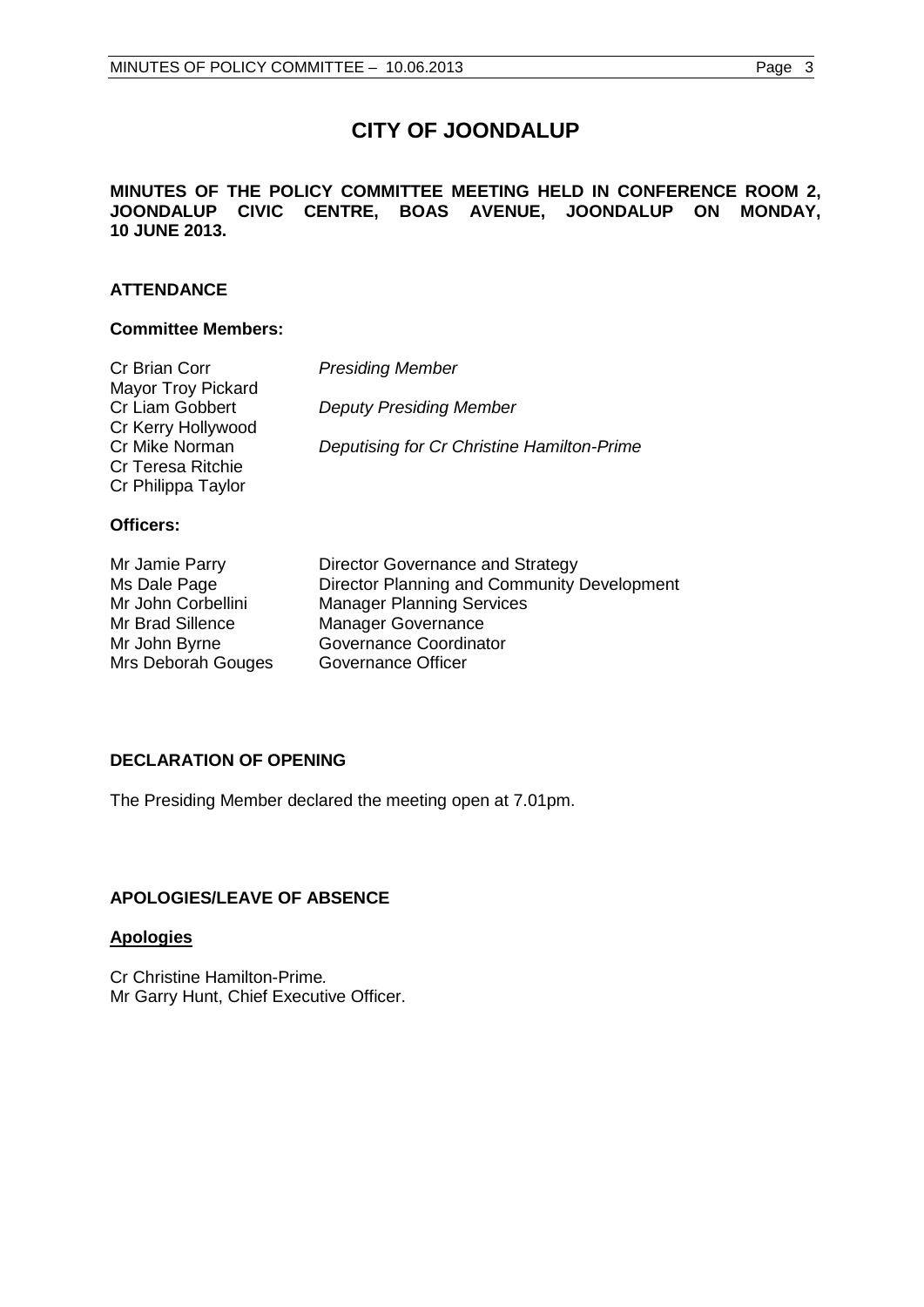## <span id="page-3-0"></span>**CONFIRMATION OF MINUTES**

### MINUTES OF THE POLICY COMMITTEE HELD ON 11 MARCH 2013

**MOVED Cr Gobbert, SECONDED Cr Ritchie that the minutes of the meeting of the Policy Committee held on 11 March 2013 be confirmed as a true and correct record.**

#### **The Motion was Put and CARRIED (7/0)**

**In favour of the Motion:** Cr Corr, Mayor Pickard, Crs Gobbert, Hollywood, Norman, Ritchie and Taylor.

## <span id="page-3-1"></span>**ANNOUNCEMENTS BY THE PRESIDING MEMBER WITHOUT DISCUSSION**

Nil.

# <span id="page-3-2"></span>**DECLARATIONS OF INTEREST**

Nil.

### <span id="page-3-3"></span>**IDENTIFICATION OF MATTERS FOR WHICH THE MEETING MAY SIT BEHIND CLOSED DOORS**

In accordance with Clause 76 of the City's *Standing Orders Local Law 2005*, this meeting was not open to the public.

### <span id="page-3-4"></span>**PETITIONS AND DEPUTATIONS**

Nil.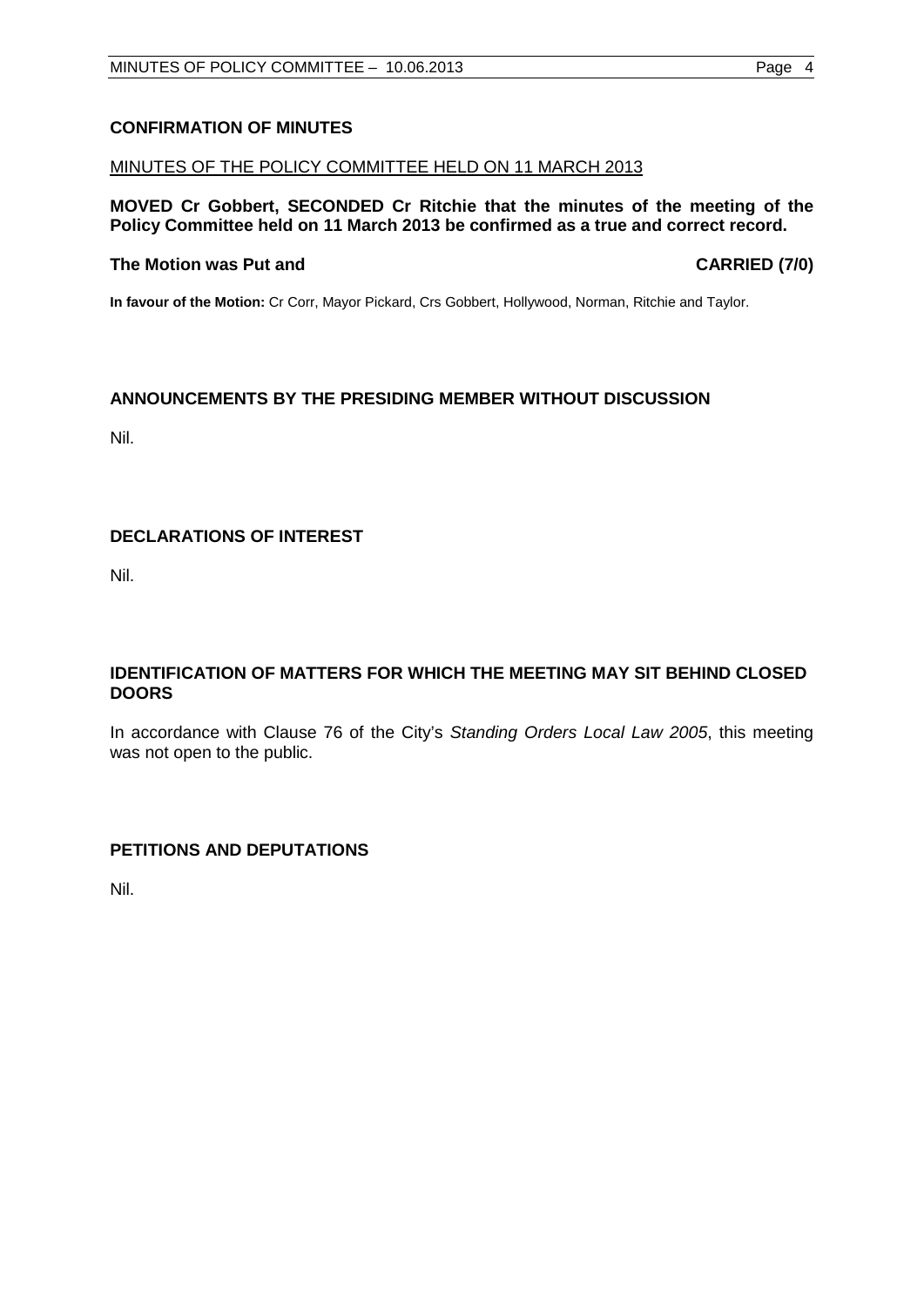#### <span id="page-4-0"></span>**REPORTS**

# <span id="page-4-1"></span>**ITEM 1 RESCISSION OF THE CENTRES STRATEGY POLICY**

| WARD                                  | All                                                       |                                                             |
|---------------------------------------|-----------------------------------------------------------|-------------------------------------------------------------|
| <b>RESPONSIBLE</b><br><b>DIRECTOR</b> | Ms Dale Page<br><b>Planning and Community Development</b> |                                                             |
| <b>FILE NUMBER</b>                    | 20454, 101515                                             |                                                             |
| <b>ATTACHMENT</b>                     | Attachment 1                                              | <b>Centres Strategy Policy</b>                              |
| <b>AUTHORITY / DISCRETION</b>         | schemes and policies                                      | Legislative - includes the adoption of local laws, planning |

#### **PURPOSE**

For Council to consider the proposed rescission of the *Centres Strategy Policy*.

#### **EXECUTIVE SUMMARY**

As a result of the Minister for Planning granting approval to Scheme Amendment No. 66, *District Planning Scheme No. 2* (DPS2) no longer sets out the maximum retail floor space for each commercial centre. As such, DPS2 now aligns with the requirements of State Planning Policy 4.2 – *Activity Centres for Perth and Peel* (SPP 4.2), which does not outline any retail floor space caps.

The City is in the process of developing a *Local Commercial Strategy* to implement the requirements of SPP 4.2 which would replace the existing *Centres Strategy Policy*. The existing *Centres Strategy Policy* contains reference to maximum retail floor space for each commercial centre and does not align with SPP 4.2 or DPS2. As such, when considering applications for major developments, scheme amendments or structure plans, it will no longer be used as an assessment tool for retail expansions and instead due regard will be given to the draft *Local Commercial Strategy*.

Considering the above, it is recommended that the *Centres Strategy Policy* be rescinded.

### **BACKGROUND**

#### Metropolitan Centres Strategy (superseded by State Planning Policy 4.2)

The City developed the *Centres Strategy Policy*, which was adopted as a local planning policy in 2000, to guide the implementation of the state government's *Metropolitan Centres Strategy*. The *Centres Strategy Policy* promoted retail and incremental expansion of existing centres throughout the City. It also identified the different types, functions and locations of centres within the City and recommended maximum net lettable area (NLA) for each centre. The recommended maximum NLA was also reflected in Schedule 3 of the City's DPS2.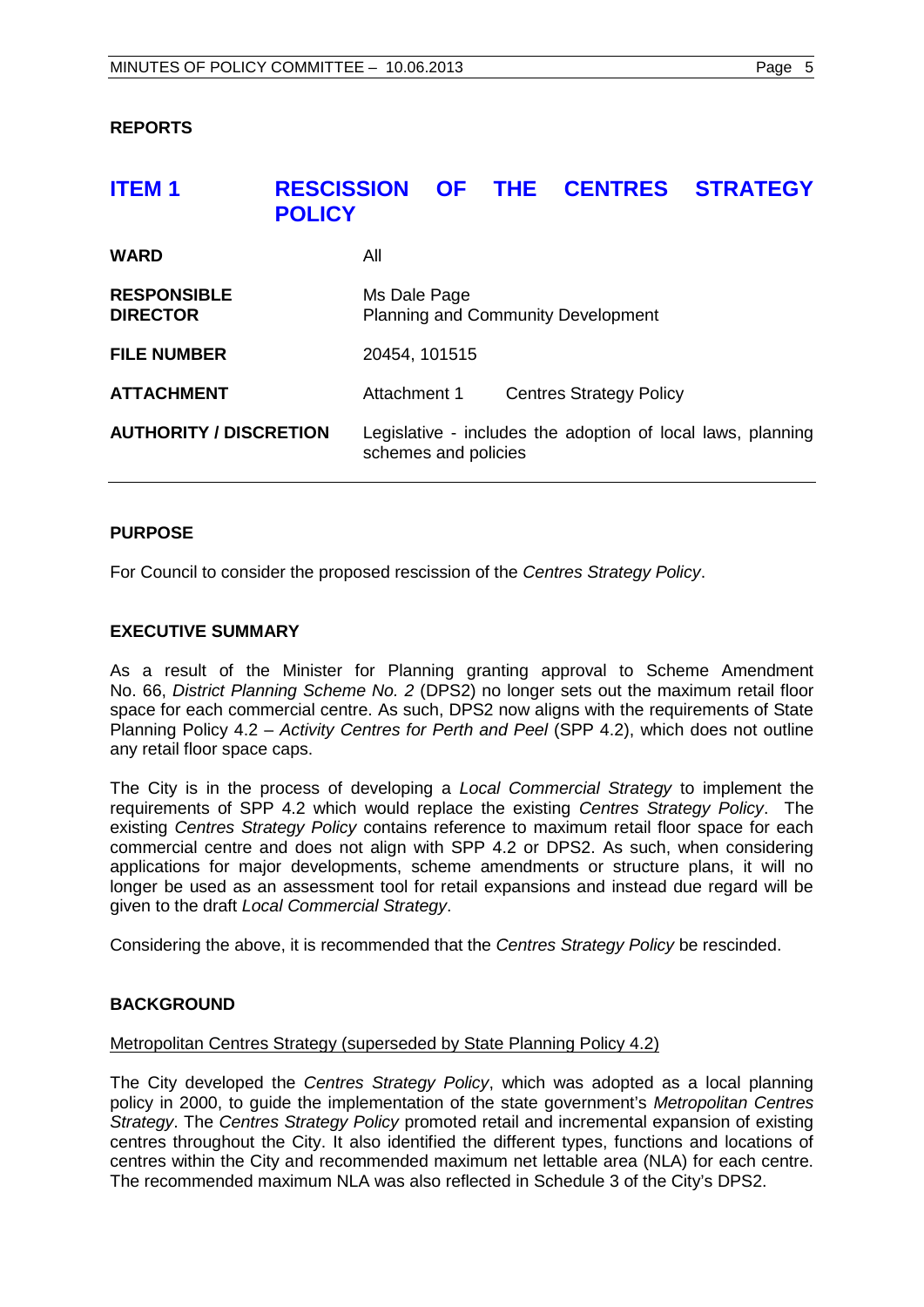The *Metropolitan Centres Strategy* has since been superseded by SPP 4.2 in 2010. While SPP 4.2 continues to provide guidance on the development and hierarchy of activity centres the key difference between SPP 4.2 and the *Metropolitan Centre Strategy* is the removal of retail floor space caps. Instead SPP 4.2 encourages employment self sufficiently through land use diversity and intensity. Where major development (a building with a proposed shop retail net lettable area of more than 10,000m² or an extension with more than 5,000m²) is proposed, the retail floor space expansion is either to be in line with an agreed structure plan, a *Local Commercial Strategy* or justified through a Retail Sustainability Assessment (RSA).

### Draft Local Commercial Strategy

The City's draft *Local Commercial Strategy* (LCS) was adopted by Council for the purposes of public advertising at its meeting held on 17 April 2012 (CJ072-04/12 refers). The strategy identifies indicative retail floor space thresholds for all the commercial centres within the City. Where an applicant proposes to increase the retail floor space beyond the recommended thresholds an RSA is required to justify the proposal. The draft LCS is currently being reviewed and refined in response to the feedback received by the City during the public consultation period.

#### Section 76 order and Scheme Amendment No. 66

In response to an order issued by the Minister for Planning under Section 76 of the *Planning and Development Act 2005*, at its meeting held on 21 August 2012 (CJ173-08/12 refers), Council initiated Scheme Amendment No. 66 to DPS2 for the purpose of public advertising. Amendment No. 66 proposed to remove various clauses and Schedule 3 from DPS2 in order to remove the maximum retail floor space allocations that currently apply to commercial centres, so as to align DPS2 with SPP 4.2.

Following the conclusion of the public consultation period, at its meeting held on 11 December 2012 (CJ290-12/12 refers), Council considered the submissions received and resolved to adopt the amendment. The amendment was forwarded to the Department of Planning and final approval was granted by the Minister for Planning on 17 April 2013.

### **DETAILS**

Scheme Amendment No. 66 removed various clauses and Schedule 3 from DPS2 in order to remove the maximum retail floor space allocations that currently apply to commercial centres so as to align DPS2 with SPP 4.2. As a result, the *Centres Strategy Policy* is no longer a relevant assessment tool for commercial development and is proposed to be rescinded.

#### **Issues and options considered**

The options available to Council are:

- support the rescinding of the local planning policy or
- not support the rescinding of the local planning policy.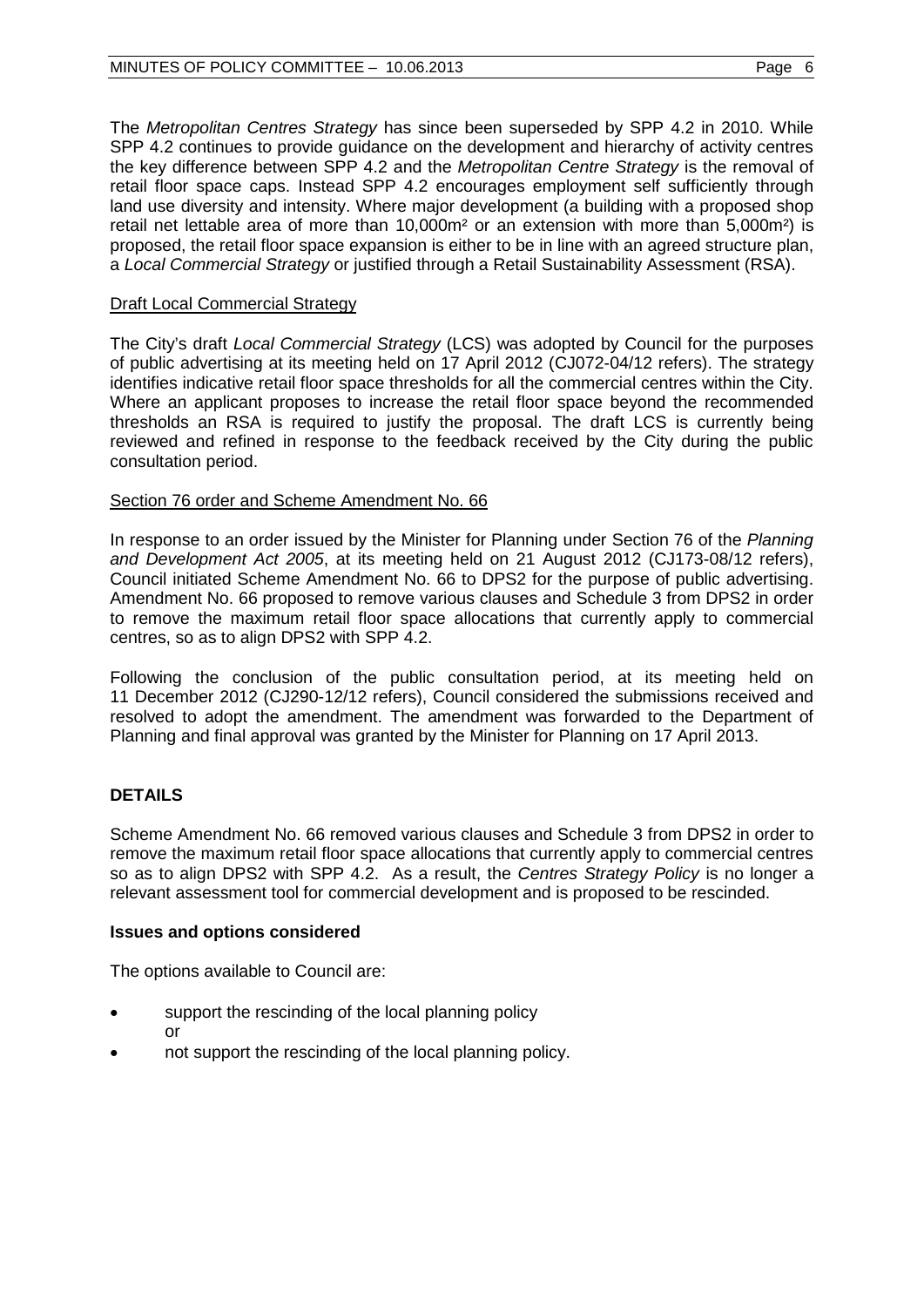### **Legislation / Strategic Community Plan / policy implications**

| Legislation                     | City of Joondalup District Planning Scheme No. 2.                                                                                                                                                 |
|---------------------------------|---------------------------------------------------------------------------------------------------------------------------------------------------------------------------------------------------|
|                                 | Under subclause 8.11.4 of DPS2, Council may rescind a local<br>planning policy by preparing a new policy to supersede an<br>existing policy, or by publishing a notice in the local<br>newspaper. |
| <b>Strategic Community Plan</b> |                                                                                                                                                                                                   |
| <b>Key theme</b>                | Economic Prosperity, Vibrancy and Growth.                                                                                                                                                         |
| <b>Objective</b>                | Activity Centre development.                                                                                                                                                                      |
| <b>Strategic initiative</b>     | Understand local commercial needs and opportunities.                                                                                                                                              |
|                                 | Promote the primacy of the Joondalup City Centre in the<br>application of the Activity Centre Hierarchy.                                                                                          |
| <b>Policy</b>                   | Centres Strategy Policy.                                                                                                                                                                          |

#### **Risk management considerations**

There is not considered to be any risk associated with revoking the *Centres Strategy Policy* as any proposed retail expansion within a centre will need to comply with the requirements of SPP 4.2 and have due regard to the City's draft *Local Commercial Strategy* and if necessary provide a retail sustainability assessment as part of an application for development approval.

#### **Financial/budget implications**

The cost of notices in the local newspaper advising of the rescission of the policy will be approximately \$600.

### **Regional significance**

Not applicable.

### **Sustainability implications**

In response to SPP 4.2 the City has developed a draft *Local Commercial Strategy*. The draft *Local Commercial Strategy*, once finalised and endorsed, will be used to assess development within the City's commercial centres so as to develop centres which are sustainable and provide opportunities for people to live and work within those centres.

The strategy will provide a framework to guide retail expansion in the appropriate locations without impacting on other centres. This will assist in meeting the employment self sufficiency targets that have been set for the City through the WAPC's *Directions 2031 and Beyond*. Therefore the *Centres Strategy Policy* no longer has a function within the framework for developing sustainable activity centres.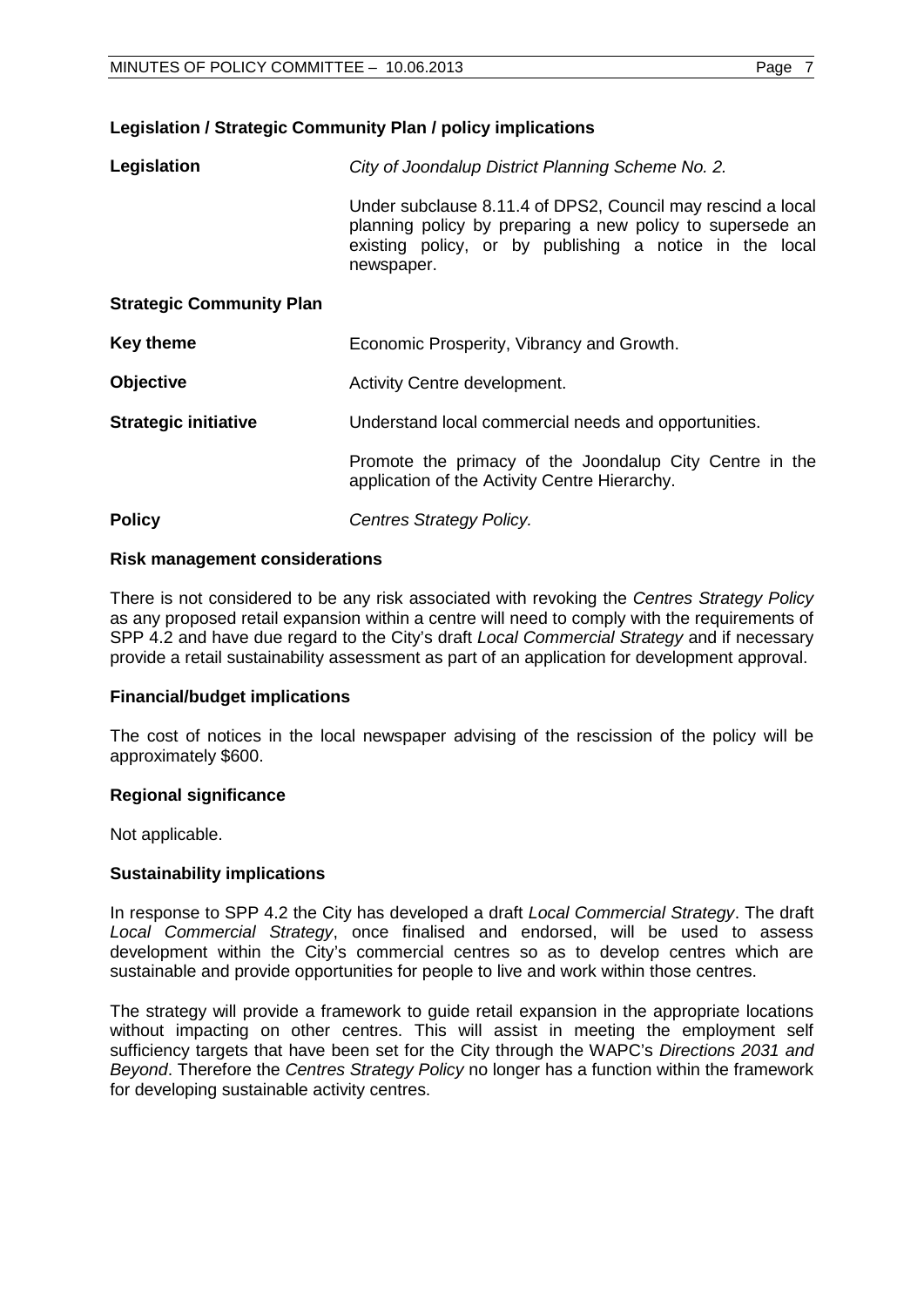### **Consultation**

In accordance with clause 8.11.4(b) of DPS2, the City is required to publish notification of the rescission of a local planning policy by publishing a notice in the local community newspaper once a week for two consecutive weeks.

#### **COMMENT**

As retail floor space caps are no longer supported under SPP 4.2 or DPS2 (as a result of Scheme Amendment No. 66), any proposal to increase retail floor space within a commercial centre will now be guided by:

- $\bullet$  SPP 4.2
- agreed structure plans
- the draft *Local Commercial Strategy*
- retail sustainability assessments.

As such, the *Centres Strategy Policy* is no longer relevant in the assessment of commercial development where an increase in retail floor space is proposed, therefore it is recommended that the policy be revoked.

#### **VOTING REQUIREMENTS**

Simple Majority.

#### **MOVED Cr Ritchie, SECONDED Cr Gobbert that Council:**

- **1 In accordance with clause 8.11.4(b) of** *District Planning Scheme No. 2***, RESCINDS the** *Centres Strategy Policy* **as detailed in Attachment 1 to this Report;**
- **2 PUBLISHES a formal notice of rescission of the** *Centres Strategy Policy* **in accordance with clause 8.11.4(b) of the** *City of Joondalup District Planning Scheme No. 2***.**

#### **The Motion was Put and CARRIED (7/0)**

**In favour of the Motion:** Cr Corr, Mayor Pickard, Crs Gobbert, Hollywood, Norman, Ritchie and Taylor.

*Appendix 1 refers*

*[To access this attachment on electronic document, click here: Attach1POLICY100613.pdf](http://www.joondalup.wa.gov.au/files/committees/POLI/2013/Attach1POLICY100613.pdf)*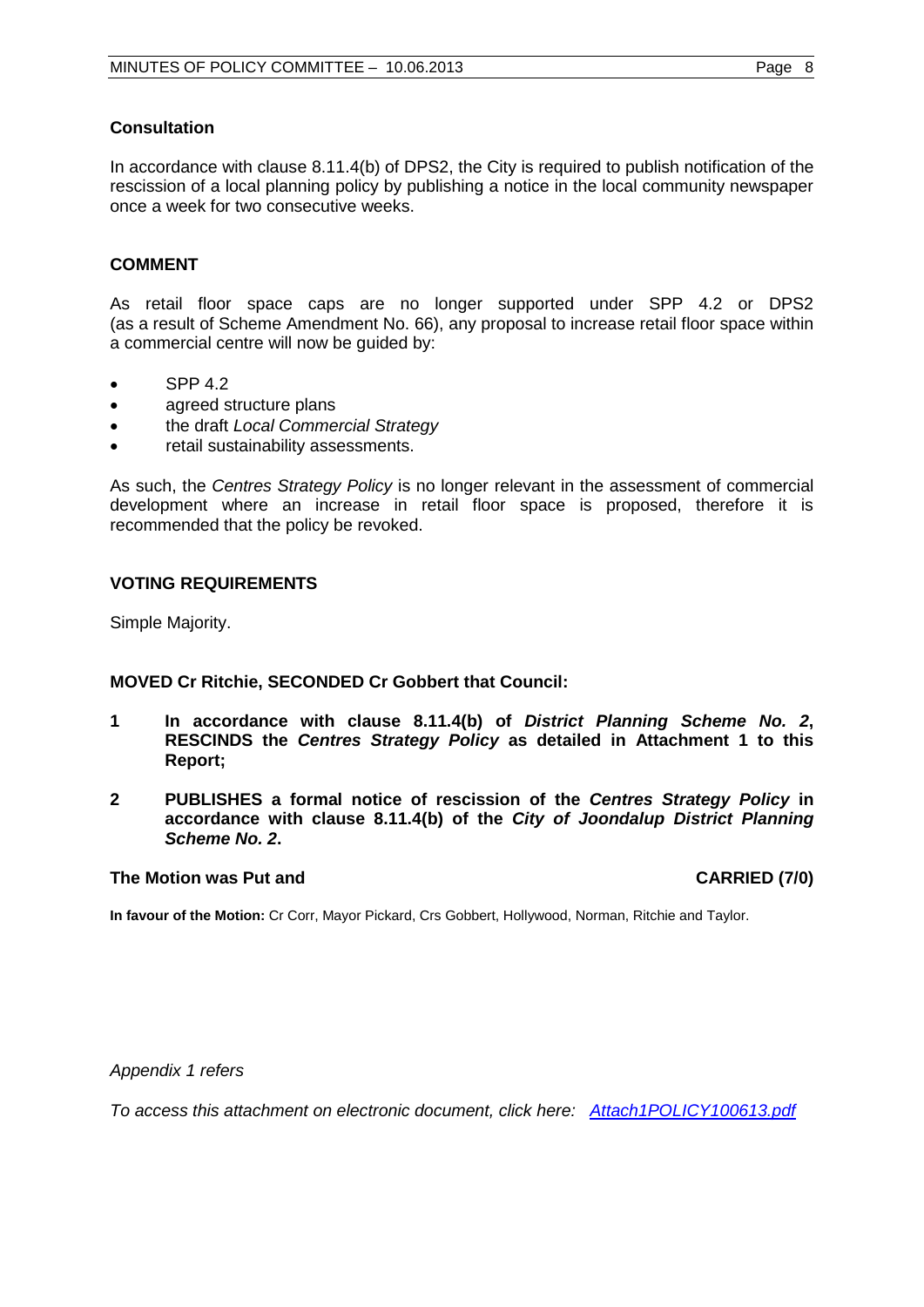# <span id="page-8-0"></span>**ITEM 2 DRAFT AMENDED CHILD CARE CENTRES POLICY - CONSIDERATION FOLLOWING ADVERTISING**

| <b>WARD</b>                           | All                   |                                                             |
|---------------------------------------|-----------------------|-------------------------------------------------------------|
| <b>RESPONSIBLE</b><br><b>DIRECTOR</b> | Ms Dale Page          | <b>Planning and Community Development</b>                   |
| <b>FILE NUMBER</b>                    | 85510, 101515         |                                                             |
| <b>ATTACHMENT</b>                     | Attachment 1          | Draft Amended Child Care Centres<br>Policy                  |
| <b>AUTHORITY / DISCRETION</b>         | schemes and policies. | Legislative - includes the adoption of local laws, planning |

### **PURPOSE**

For Council to consider the draft amended *Child Care Centres Policy* following advertising and decide whether to adopt the policy as final.

#### **EXECUTIVE SUMMARY**

The City's *Child Care Centres Policy* provides guidance on the location, siting and design of child care centres. A review of the policy found it was generally operating well. It was considered, however, that updates were required in regard to the road classifications referenced in the policy, as well as format and text changes in line with the current review of the City's policy manual. Additional detail was also added to provide clarity in regard to the development requirements and locational criteria.

At its meeting held on 20 November 2012 (CJ258-11/12 refers), Council resolved to advertise the draft amended policy for public comment. The policy was advertised for 21 days, closing on 14 March 2013. No submissions were received.

#### *It is recommended that Council:*

- *1 In accordance with clause 8.11.3(c) of the City of Joondalup District Planning Scheme No. 2, finally ADOPTS the draft amended Child Care Centres Policy, shown in Attachment 1 of this Report;*
- *2 PUBLISHES a formal notice of the final adoption of the Child Care Centres Policy in accordance with clause 8.11.3(d) of the City of Joondalup District Planning Scheme No. 2.*

### **BACKGROUND**

On 15 July 2008, the Council adopted draft amendments to the *Child Care Centres Policy* to bring the policy into line with community expectations and assist with the assessment of child care centre applications. The following issues were addressed in the draft amended policy: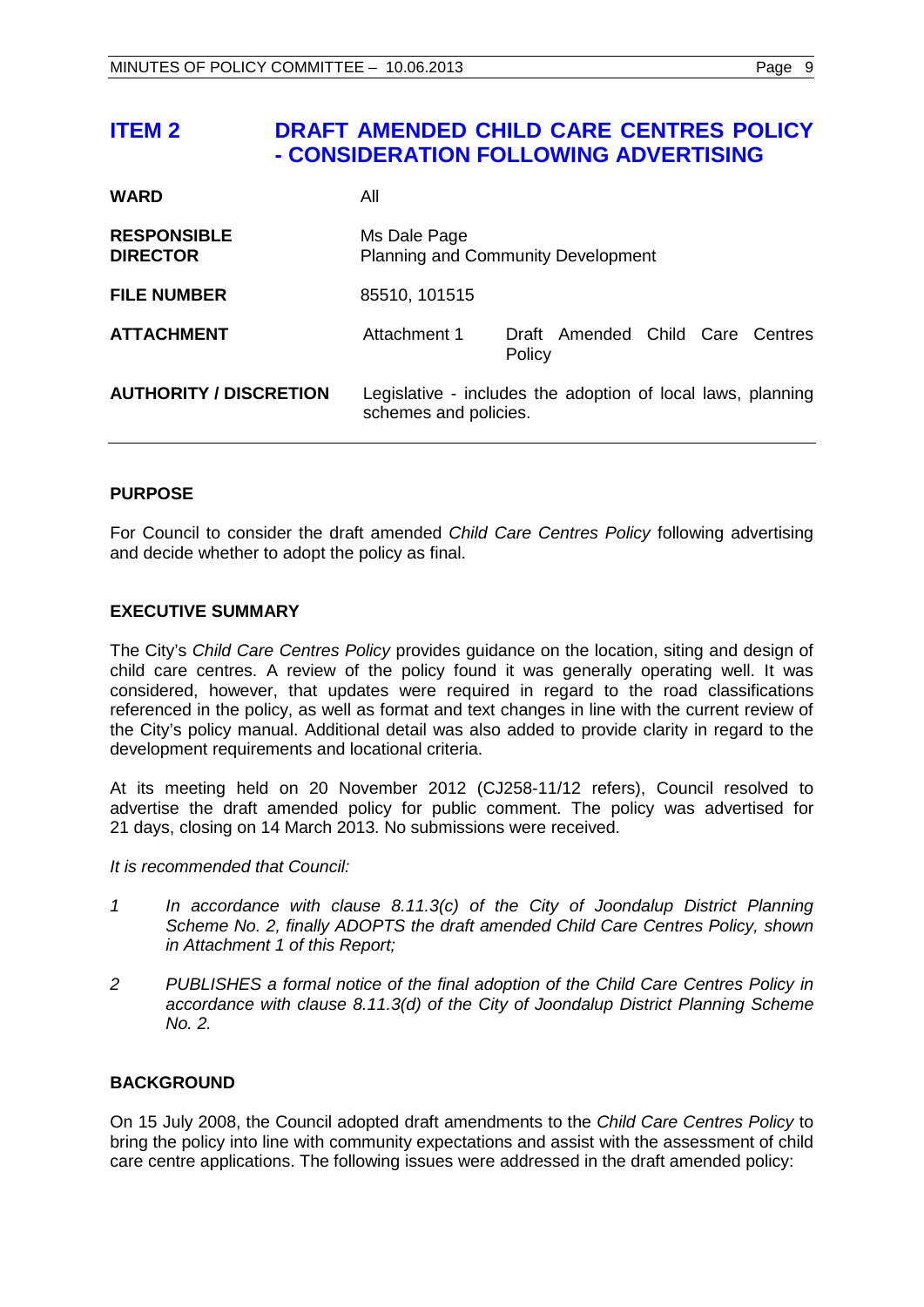- Amenity.
- Appropriate location.
- Traffic and car parking.
- Noise attenuation.
- Operating hours.
- Location of outdoor play areas.

The *Child Care Centres Policy* has been in operation for a number of years and the current review has found that generally it continues to operate well.

At its meeting held on 15 May 2012 (CJ093-05/12 refers), Council resolved that a report be prepared on the *Child Care Centres Policy* with a view to including in the policy provisions to permit child care centres to be located within residential precincts subject to noise and traffic impact statements being submitted demonstrating that the proposal would not adversely impact the amenity of surrounding residences in terms of noise and traffic. This matter arose from a recent application to extend an existing child care centre in a residential precinct in Duncraig where, despite the proposal having merit and limited impact on adjoining neighbours, it did not meet the locational requirements of the existing policy.

At its meeting held on 20 November 2012 (CJ258-11/12 refers), Council considered a report on the review of the *Child Care Centres Policy* and resolved to advertise the draft amended policy for public comment.

The policy was advertised for 21 days, closing on 14 March 2013. No submissions were received as result of the public advertising.

# **DETAILS**

The proposed amendments to the *Child Care Centres Policy* are as follows:

- The inclusion of provisions within the policy setting out development requirements and locational criteria to:
	- clarify that when a child care centre is proposed to be located next to residential properties, the applicant is required to demonstrate that the proposal will not unduly impact the surrounding uses, for example by way of noise or traffic impacts
	- clarify that a Traffic and Road Safety Impact Report is required for all new child care centres or expansion in capacity of existing centres
	- apply the operating time restrictions to child centre centres that abut or are opposite a residential property.
- Update references to the Main Roads road hierarchy by including reference to District Distributor A and District Distributor B (previously only one category of District Distributor).
- Text and format changes in line with the current policy manual review.

The proposed amendments are outlined as tracked changes to the current *Child Care Centres Policy* in Attachment 1.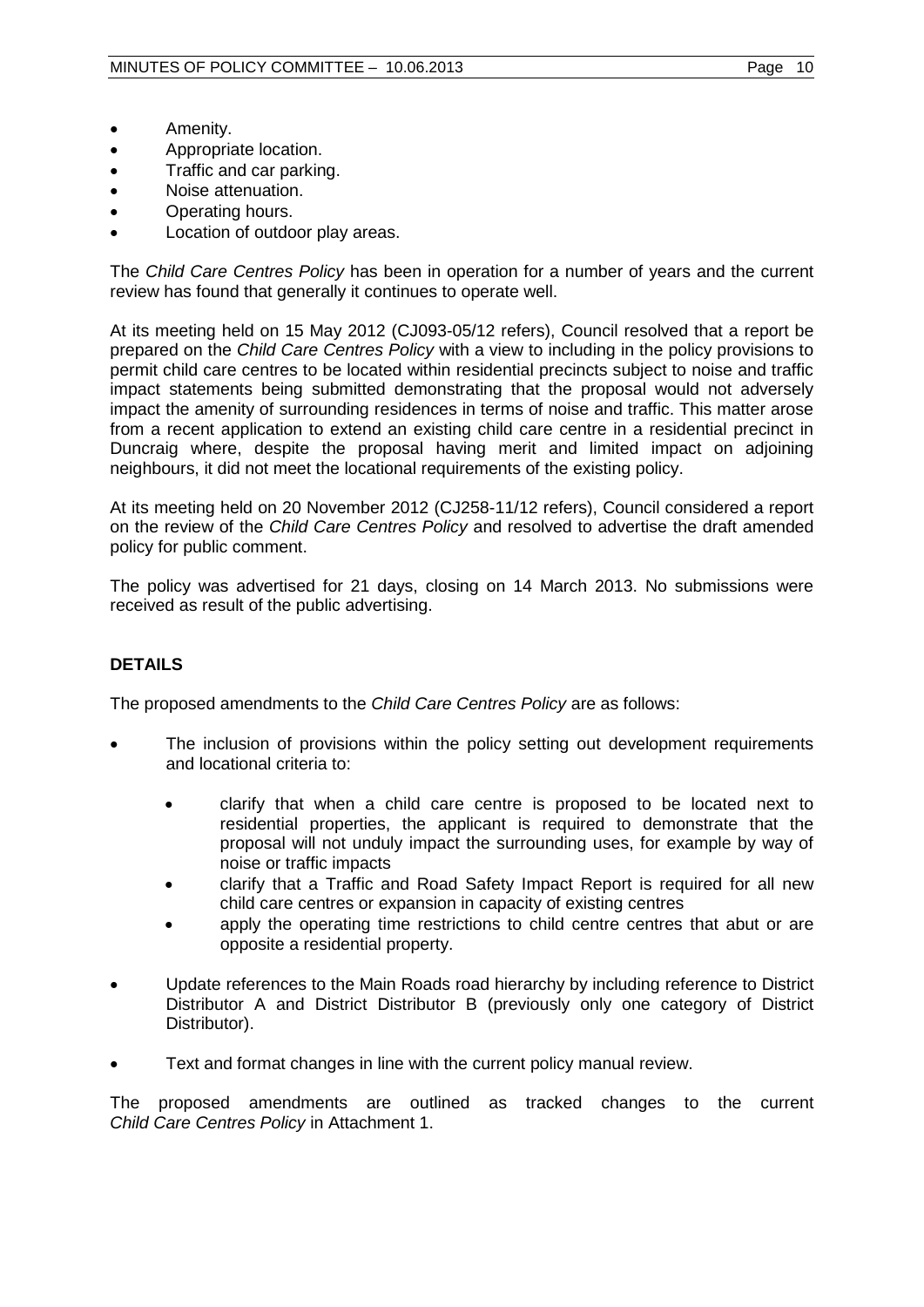#### **Issues and options considered**

Council has the option to:

- adopt the draft policy
- adopt the draft policy, with modifications or
	-
- not to proceed with the draft amended policy.

#### **Legislation / Strategic Community Plan / policy implications**

**Legislation** *City of Joondalup District Planning Scheme No. 2.*

Clause 8.11 of the DPS2 enables Council to prepare, amend and add to local planning policies that relate to any planning and development matter within the scheme area.

If Council decides to finally adopt a policy, notification of the final adoption shall be published once in a newspaper circulating with the scheme area.

If Council considers that a provision of a policy affect the interests of the Western Australian Planning Commission, a copy of the policy shall be forwarded to the Western Australian Planning Commission.

#### **Strategic Community Plan**

| Key theme                   | <b>Quality Urban Environment.</b>                                                                                  |
|-----------------------------|--------------------------------------------------------------------------------------------------------------------|
| <b>Objective</b>            | Quality built outcomes.                                                                                            |
| <b>Strategic initiative</b> | For the City's commercial and residential areas to be filled<br>with quality buildings and appealing streetscapes. |
| <b>Policy</b>               | Child Care Centres Policy.                                                                                         |

#### **Risk management considerations**

If the policy remains unchanged, the ability for the City to consider new applications for child care centres within the 'Residential' zone is restricted. The proposed amendments will provide greater flexibility in the locating of child care centres in appropriate areas of the 'Residential' zone.

#### **Financial/budget implications**

The costs associated with advertising the draft amended policy in the local newspaper and notice to publicise the final adoption of the policy will be approximately \$810 and can be met from within existing budgets.

#### **Regional significance**

Not applicable.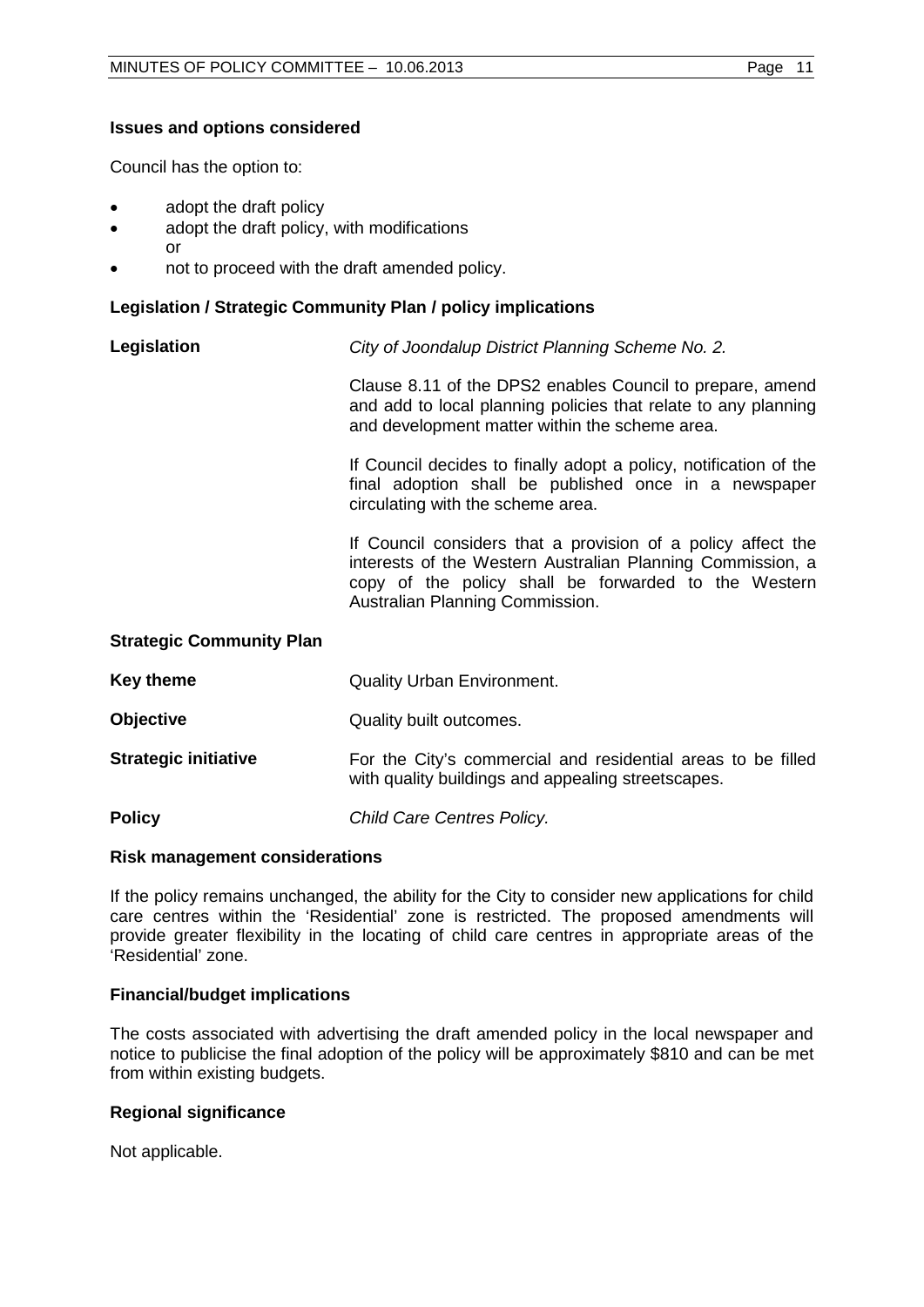### **Sustainability implications**

Not applicable.

#### **Consultation**

The draft amended policy was advertised for public comment for a period of 21 days, closing on 14 March 2013, as follows:

- A notice was published in the Joondalup Times for two consecutive weeks (21 and 28 February 2013).
- A notice and documents were placed on the City's website.

No submissions were received.

### **COMMENT**

No submissions were received as a result of the public consultation and no further changes to the policy are proposed.

The proposed amendments to the policy will provide clarity in regard to the development requirements and locational criteria for child care centres. It is anticipated that these changes will assist in further minimising impacts of future child care centre developments on the surrounding area.

As the advertising of the amended *Child Care Centres Policy* has not raised any issues that would warrant not proceeding with the proposal, it is recommended that the draft amended *Child Care Centres Policy* be adopted as final, and that a notice of the final adoption be published in accordance with clause 8.11.3(d) of the City of Joondalup's *District Planning Scheme No. 2.*

None of the provisions included in the amended policy are considered to affect the interests of the Western Australian Planning Commission and as such forwarding of the local planning policy to the Commission is not recommended.

### **VOTING REQUIREMENTS**

Simple Majority.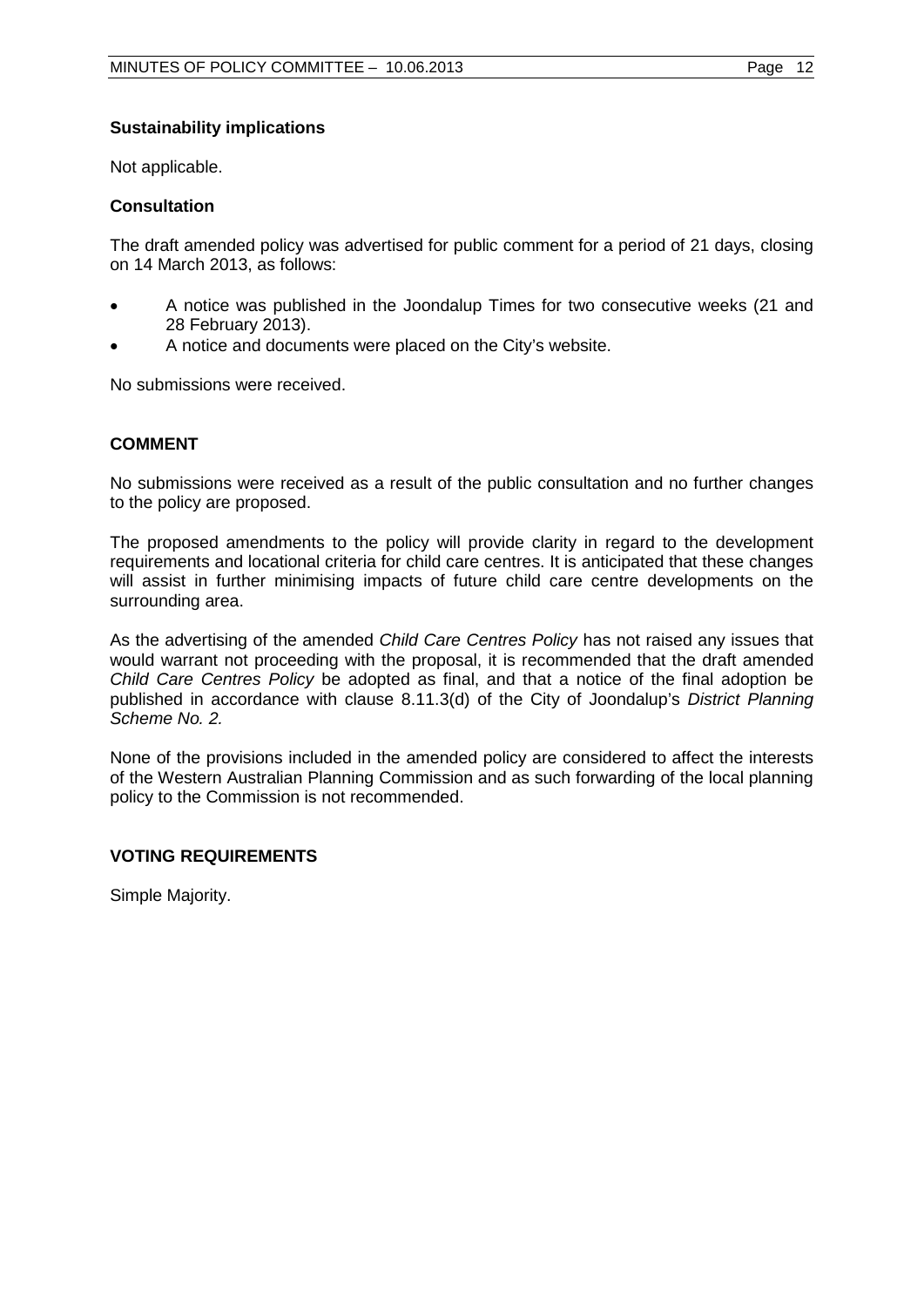**MOVED Cr Hollywood, SECONDED Cr Norman that Council:** 

- **1 In accordance with clause 8.11.3(c) of the** *City of Joondalup District Planning Scheme No. 2***, finally ADOPTS the draft amended** *Child Care Centres Policy***, shown in Attachment 1 of this Report;**
- **2 PUBLISHES a formal notice of the final adoption of the** *Child Care Centres Policy* **in accordance with clause 8.11.3(d) of the** *City of Joondalup District Planning Scheme No. 2.*

#### The Motion was Put and **CARRIED** (7/0)

**In favour of the Motion:** Cr Corr, Mayor Pickard, Crs Gobbert, Hollywood, Norman, Ritchie and Taylor.

*Appendix 2 refers*

*[To access this attachment on electronic document, click here: Attach2POLICY100613.pdf](http://www.joondalup.wa.gov.au/files/committees/POLI/2013/Attach2POLICY100613.pdf)*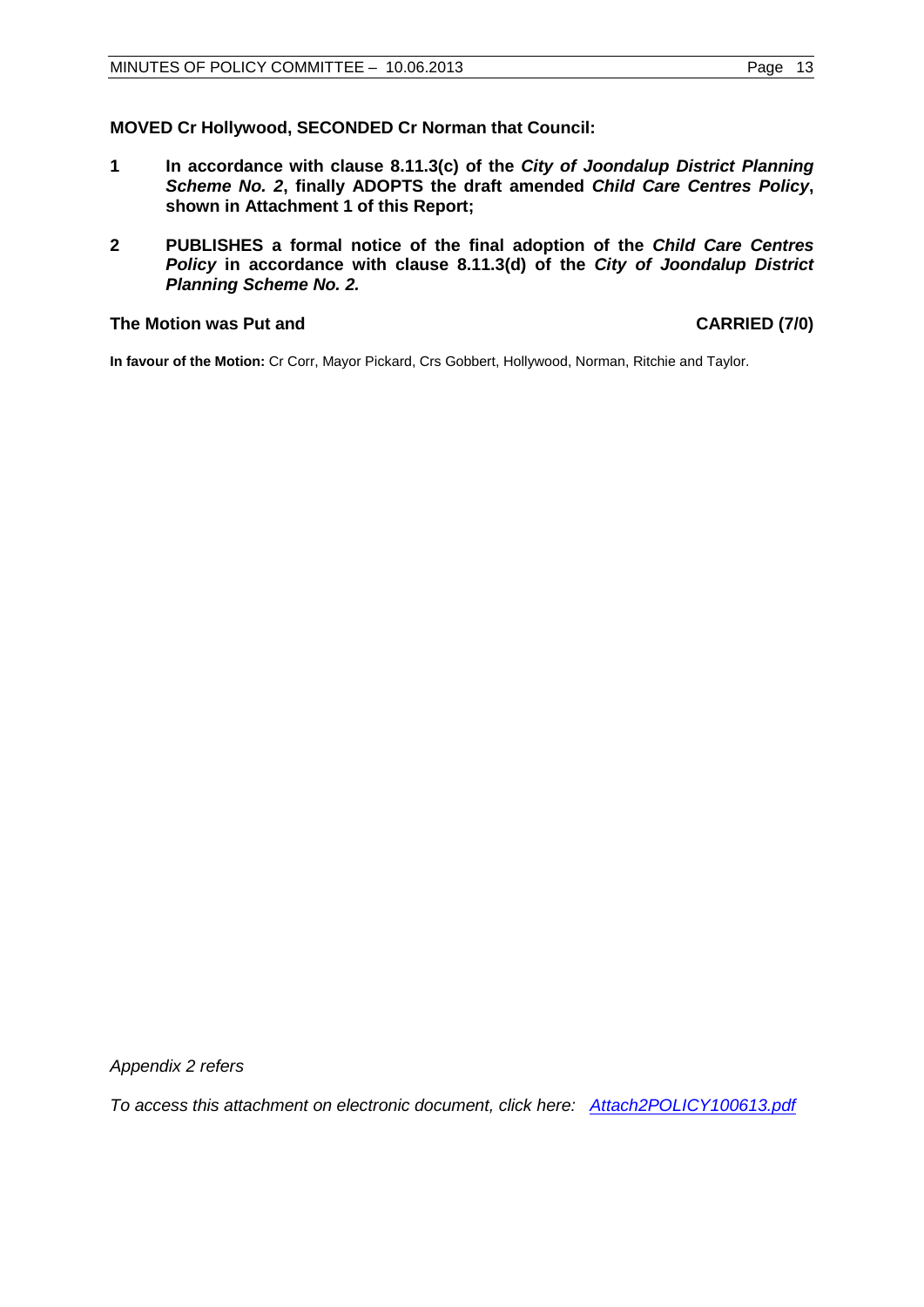# <span id="page-13-0"></span>**ITEM 3 DRAFT AMENDED SIGNS POLICY– CONSIDERATION FOLLOWING ADVERTISING**

| <b>WARD</b>                           | All                                                       |                                                             |
|---------------------------------------|-----------------------------------------------------------|-------------------------------------------------------------|
| <b>RESPONSIBLE</b><br><b>DIRECTOR</b> | Ms Dale Page<br><b>Planning and Community Development</b> |                                                             |
| <b>FILE NUMBER</b>                    | 01907, 101515                                             |                                                             |
| <b>ATTACHMENT</b>                     | Attachment 1                                              | <b>Draft Amended Signs Policy</b>                           |
| <b>AUTHORITY / DISCRETION</b>         | schemes and policies.                                     | Legislative - includes the adoption of local laws, planning |

#### **PURPOSE**

For Council to consider the draft amended *Signs Policy* following advertising and decide whether to adopt the policy as final.

#### **EXECUTIVE SUMMARY**

The City's *Signs Policy*, which has been in operation since October 2009, provides guidance on the permissible types and locations of signage within the City of Joondalup. The local planning policy was last reviewed in August 2012, when an amended policy was adopted by Council (CJ167-08/12 refers).

The *Signs Policy* has again been reviewed and a further amended policy has been drafted to include provisions for monolith signs; clarify the restriction of illuminated variable message signs; revise the standard requirements for pylon signs; and clarify that signs should be site specific and not located within the road reserve. The wording of the policy has also been revised to reflect the terminology used within the draft *Joondalup City Centre Structure Plan* (JCCSP).

At its meeting held on 19 March 2013 (CJ036-03/13 refers) Council resolved to advertise the draft amended policy (Attachment 1 refers) for public comment.

The draft amended policy was advertised for 21 days closing on 26 April 2013. No submissions were received.

The draft amended policy, shown as Attachment 1, represents a more comprehensive and effective planning tool and is recommended for final approval.

### **BACKGROUND**

At its meeting held on 13 October 2009 (CJ225-10/09 refers), Council adopted a new *Signs Policy* that provides guidance for the types and locations of signage within the City of Joondalup.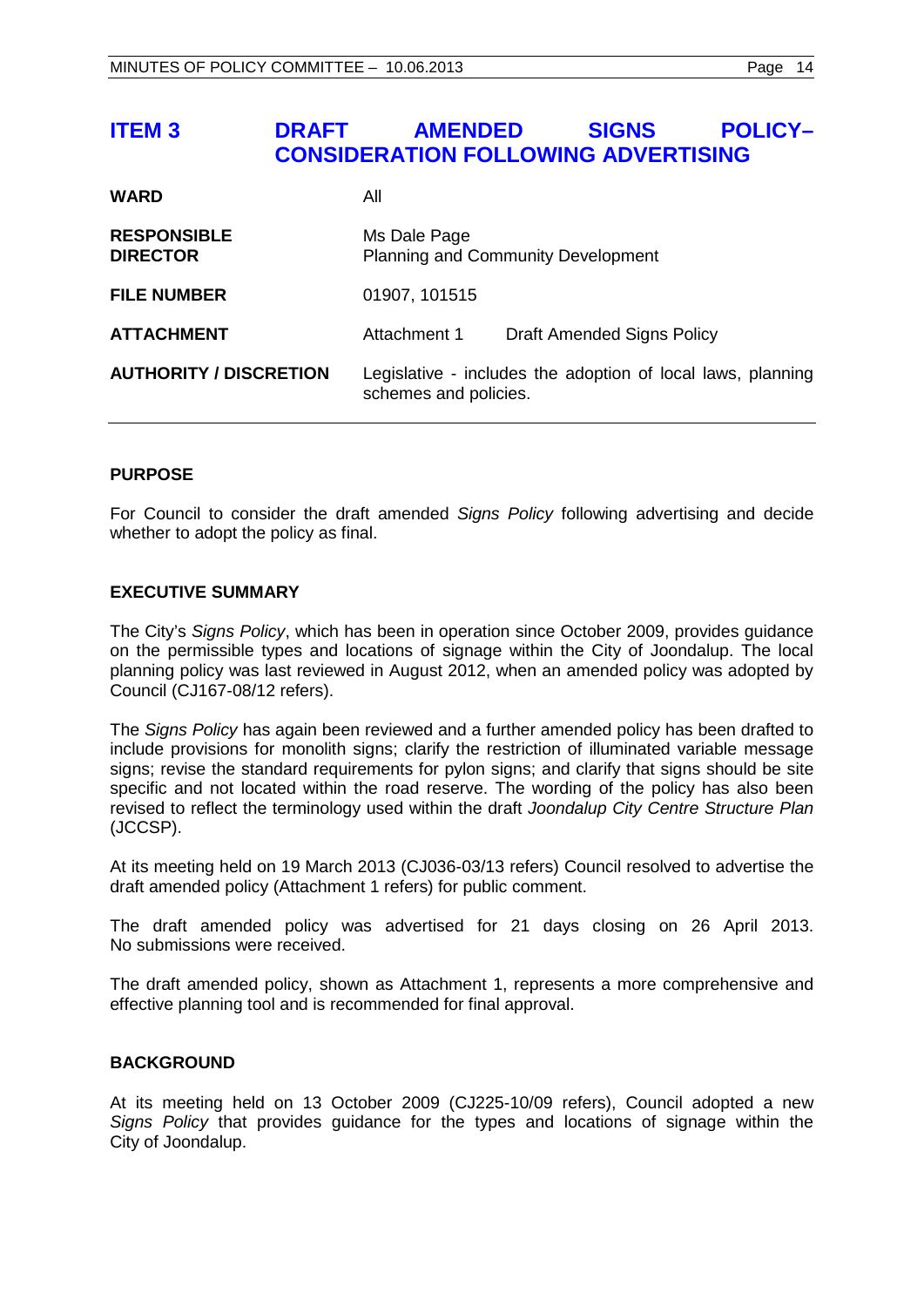An updated *Signs Policy* was adopted as final by Council at its meeting held on 21 August 2012 (CJ167-08/12 refers) which provides additional provisions for inflatable signs, and deals with the permissibility of illuminated variable message board signs.

A further review of the policy has now been undertaken as a result of potential improvements identified through the application of the policy in the assessment of development applications. While the latest review has found that the *Signs Policy* is operating effectively, it has been identified that certain modifications would further improve the operation of the policy.

At its meeting held on 19 March 2013 (CJ037-03/13 refers), Council resolved as follows:

*"That Council:*

- *1 ADOPTS the proposed amendments to the Signs Policy as detailed in Attachment 1 to Report CJ037-03/13, for the purpose of advertising, subject to allowing the use of illuminated variable message signs by not for profit organisations to promote significant community events;*
- *2 In accordance with Clause 8.11 of the City of Joondalup District Planning Scheme No. 2, ADVERTISES the proposed amendments to the Signs Policy as detailed in Attachment 1 to Report CJ037-03/13 and as amended, for public comment for a period of 21 days."*

The draft amended policy was advertised for 21 days, closing on 14 March 2013. No submissions were received as result of the public advertising.

# **DETAILS**

The proposed amendments to the *Signs Policy* are as follows:

- Clarification in Section 4.1 of the policy that signs should be located on land to which they relate, and are not to be located within the road reserve.
- Minor amendments to the standard sign requirements of pylon signs to clarify the permitted number of free standing signs per frontage, and the provision or maintenance of vehicle sightlines within the lot.
- Addition of the category 'Monolith Signs' and the provision of standard sign requirements applicable to this type of signage.
- Amendments to the Variable Message Board sign requirements to include use of this type of sign for a period of time that is in accordance with a Traffic Management Plan approved by the City, and in accordance with Council's resolution, to allow use by not for profit organisations to promote significant community events.
- Updating of the 'Applicable Zones' categories to reflect the terms used in the draft JCCSP.

Attachment 1 illustrates the proposed amendments as tracked changes to the current *Signs Policy*.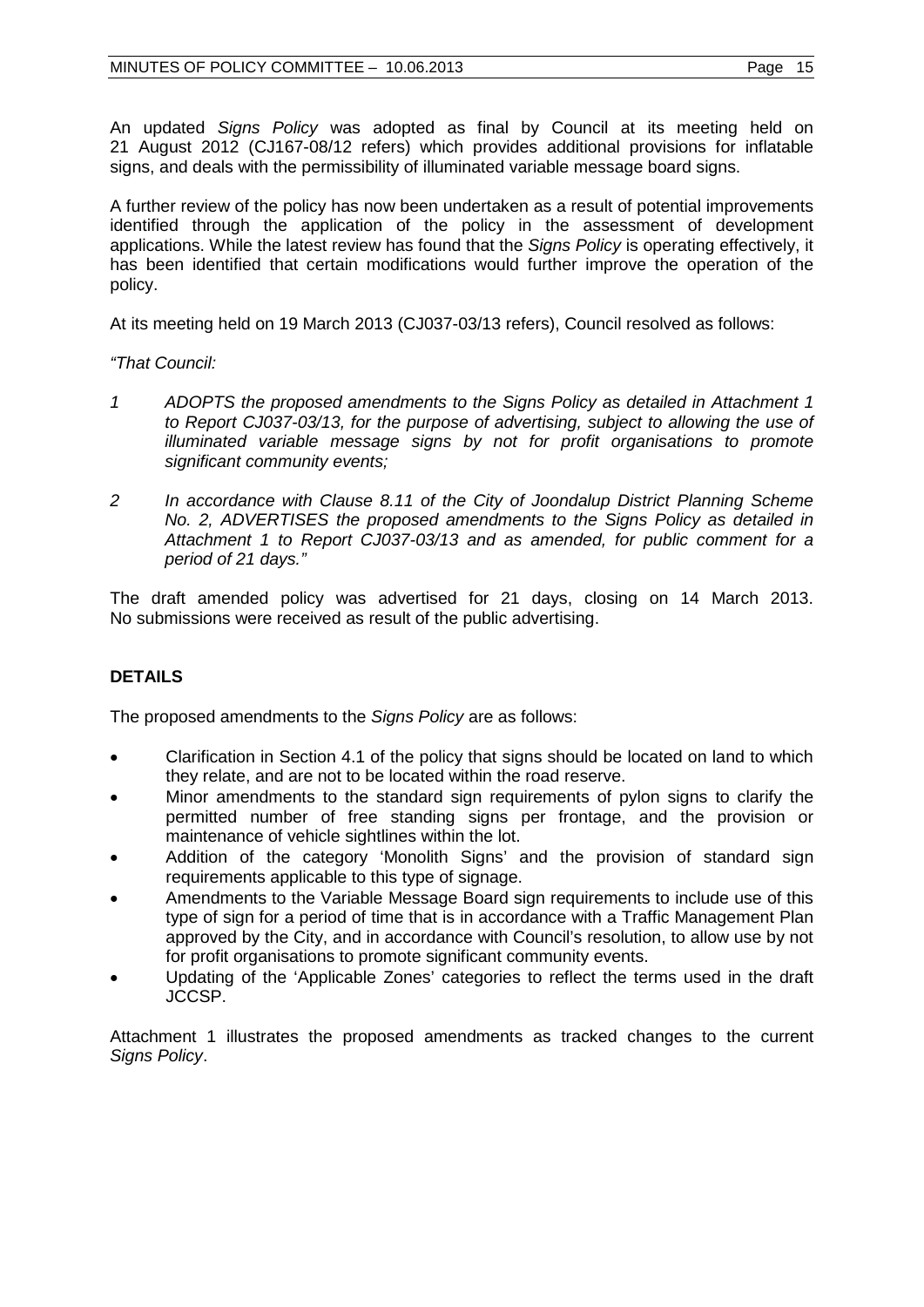#### **Issues and options considered**

Council has the option to:

- adopt the draft policy
- adopt the draft policy, with modifications
	- or
- not to proceed with the draft amended policy.

#### **Legislation / Strategic Community Plan / policy implications**

**Legislation** *City of Joondalup District Planning Scheme No. 2.*

Clause 8.11 of DPS2 enables Council to prepare, amend and add to the local planning policies that relate to any planning and development matter within the scheme area.

If Council decides to finally adopt a policy, notification of the final adoption shall be published once in a newspaper circulating with the scheme area.

If Council considers that a provision of a policy affect the interests of the Western Australian Planning Commission, a copy of the policy shall be forwarded to the Western Australian Planning Commission.

#### **Strategic Community Plan**

| Key theme | <b>Quality Urban Environment.</b> |
|-----------|-----------------------------------|
|           |                                   |

**Objective Quality built outcomes.** 

**Strategic initiative Buildings** and landscaping are suitable for the immediate environment and reflect community values.

**Policy** *Signs Policy.*

#### **Risk management considerations**

While there is minimal risk if the proposed modifications to the *Signs Policy* are not made, the modifications will improve the operation of the current policy.

#### **Financial/budget implications**

The costs associated with advertising the draft amended policy in the local newspaper and notice to publicise the final adoption of the policy will be approximately \$810 and can be met from within existing budgets.

#### **Regional significance**

Not applicable.

#### **Sustainability implications**

Not applicable.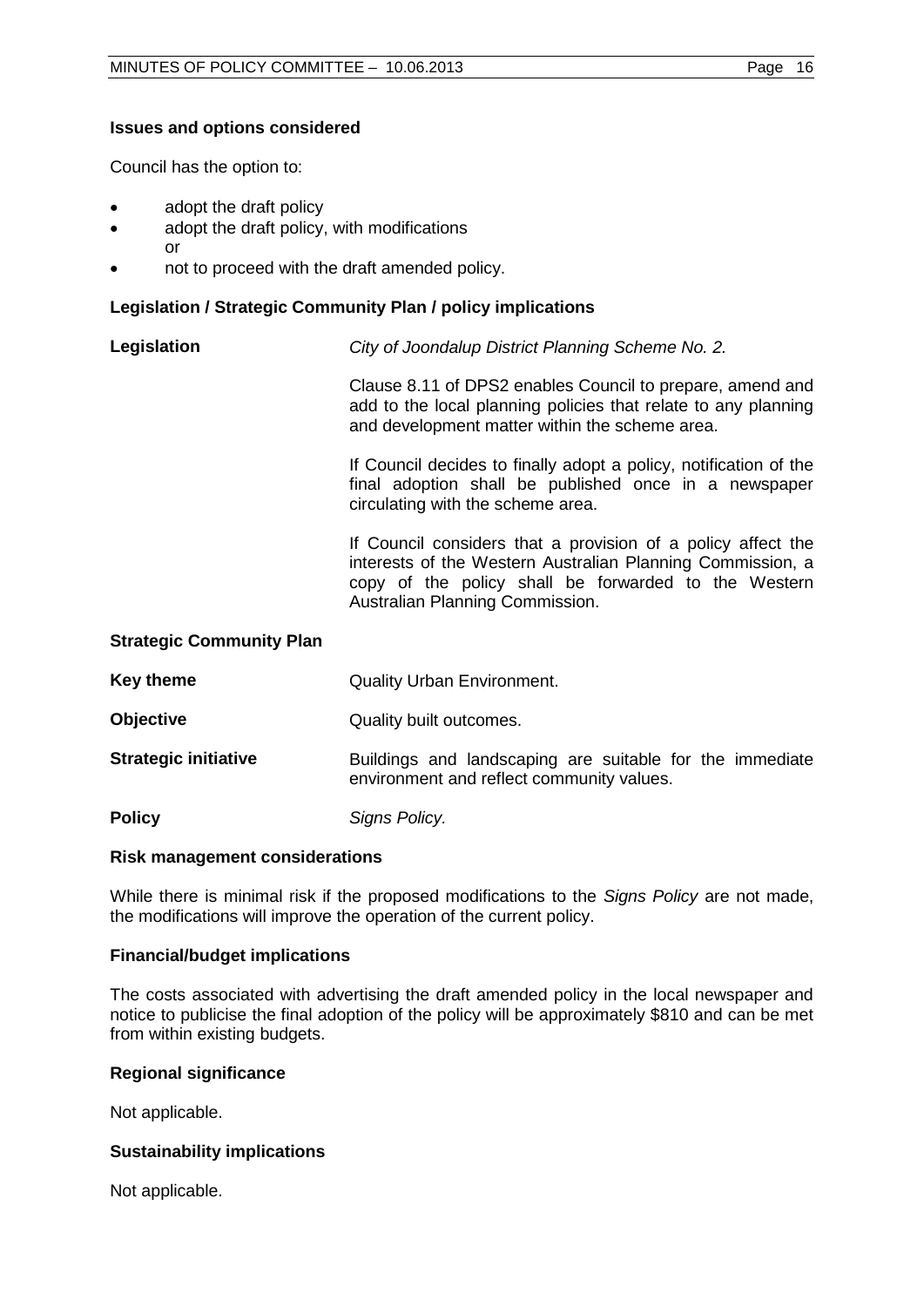#### **Consultation**

The amended policy was advertised for public comment for a period of 21 days, closing on 26 April 2013, as follows:

- A notice published in the Joondalup Times for two consecutive weeks (4 and 11 April 2013).
- A notice and documents placed on the City's website.

No submissions were received.

#### **COMMENT**

No submissions were received during the advertising period and no further changes to the policy are proposed.

The amendments to the *Signs Policy* propose the inclusion of provisions for monolith signs, provide additional clarity that advertising signs are not to be located on the road reserve, and generally improve the operation of the policy.

As the advertising of the draft amended policy has not raised any issues that would warrant not proceeding with the proposal, it is recommended that the draft amended *Signs Policy*, shown in Attachment 1, be adopted as final, and that a notice of the final adoption be published in accordance with clause 8.11.3(d) of DPS2.

None of the provisions included in the amended policy are considered to affect the interests of the Western Australian Planning Commission and as such forwarding of the policy to the Commission is not recommended.

### **VOTING REQUIREMENTS**

Simple Majority.

#### **MOVED Cr Gobbert, SECONDED Cr Norman that Council:**

- **1 In accordance with clause 8.11.3(c) of the** *City of Joondalup District Planning Scheme No. 2***, finally ADOPTS the draft amended** *Signs Policy***, shown in Attachment 1 of this Report;**
- **2 PUBLISHES a formal notice of the final adoption of the** *Signs Policy* **in accordance with clause 8.11.3(d) of the** *City of Joondalup District Planning Scheme No. 2***.**

#### **The Motion was Put and CARRIED (6/1) CARRIED (6/1)**

**In favour of the Motion:** Cr Corr, Mayor Pickard, Crs Gobbert, Hollywood, Norman and Ritchie. **Against the Motion:** Cr Taylor.

#### *Appendix 3 refers*

*[To access this attachment on electronic document, click here: Attach3POLICY100613.pdf](http://www.joondalup.wa.gov.au/files/committees/POLI/2013/Attach3POLICY100613.pdf)*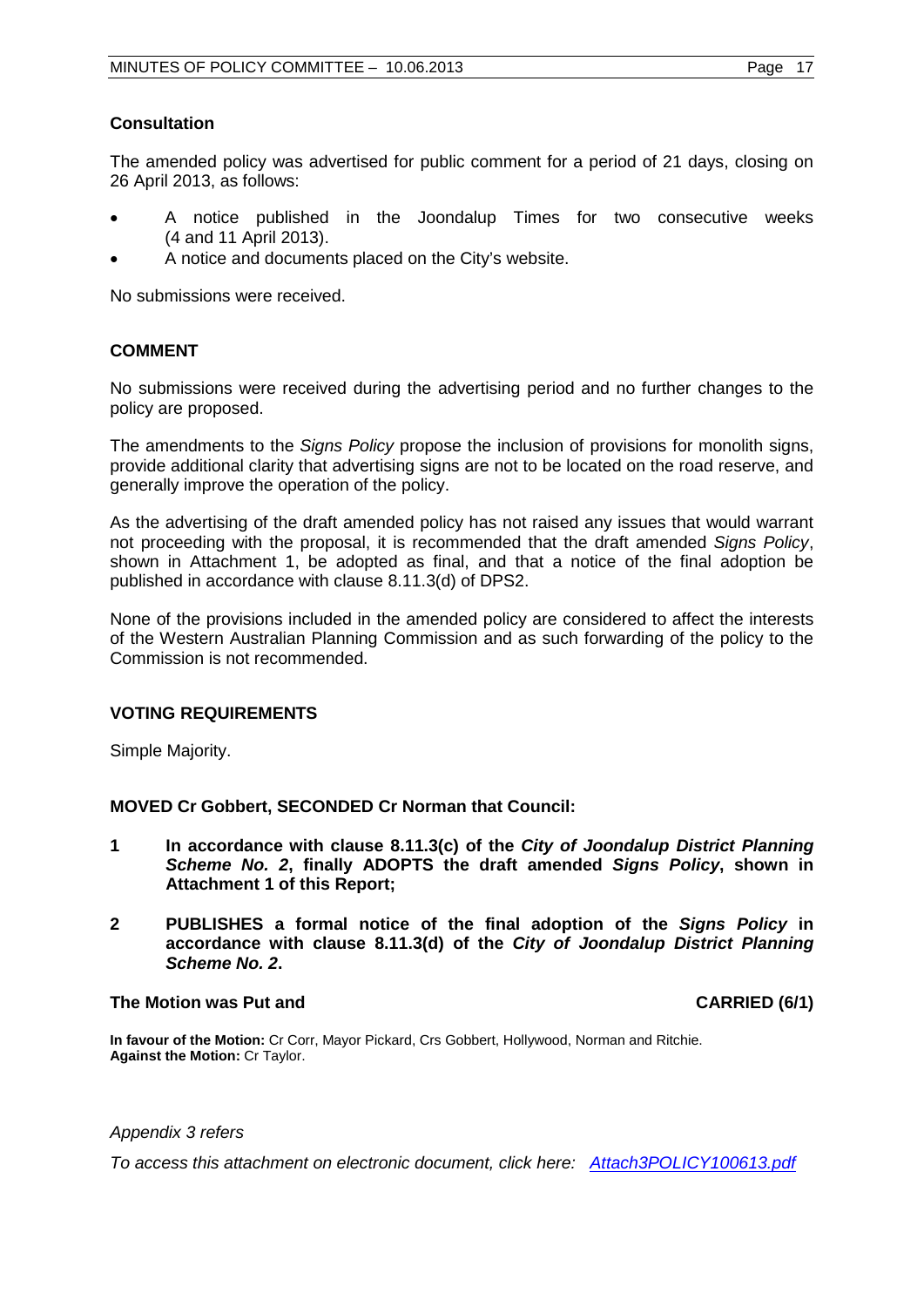<span id="page-17-0"></span>

| <b>ITEM 4</b>                         | DRAFT AMENDED SMALL SCALE RENEWABLE<br>ENERGY SYSTEMS POLICY - CONSIDERATION<br><b>FOLLOWING ADVERTISING</b> |                                           |                              |                                                             |
|---------------------------------------|--------------------------------------------------------------------------------------------------------------|-------------------------------------------|------------------------------|-------------------------------------------------------------|
| <b>WARD</b>                           | All                                                                                                          |                                           |                              |                                                             |
| <b>RESPONSIBLE</b><br><b>DIRECTOR</b> | Ms Dale Page                                                                                                 | <b>Planning and Community Development</b> |                              |                                                             |
| <b>FILE NUMBER</b>                    | 102705, 101515                                                                                               |                                           |                              |                                                             |
| <b>ATTACHMENT</b>                     | Attachment 1                                                                                                 |                                           | <b>Energy Systems Policy</b> | Draft Amended Small Scale Renewable                         |
| <b>AUTHORITY / DISCRETION</b>         |                                                                                                              | schemes and policies.                     |                              | Legislative - includes the adoption of local laws, planning |

### **PURPOSE**

For Council to consider the draft amended *Small Scale Renewable Energy Systems Policy* following advertising, and decide whether to adopt the policy as final.

#### **EXECUTIVE SUMMARY**

The City's *Small Scale Renewable Energy Systems Policy* provides criteria for the development of small scale renewable energy systems on land or buildings within the City of Joondalup. At its meeting held on 21 August 2012 (CJ160-08/12 refers), Council considered amendments to the format and text of the policy. Consideration of the policy was deferred, and a report requested examining the development standards relating to height and noise requirements for wind energy systems.

In response to Council's request, further amendments were made to the *Small Scale Renewable Energy Systems Policy* to include a minimum height clearance of three metres from natural ground level for wind turbine blades. At its meeting held on 20 November 2012 (CJ257-11/12 refers), Council considered the amendments and resolved to advertise the draft amended policy. The policy was advertised for 21 days, closing on 14 March 2013, with no submissions received.

It is recommended that the draft amended Small Scale Renewable Energy Systems Policy, shown in Attachment 1 to this Report, be adopted as final.

#### **BACKGROUND**

The City has recently undertaken a review of the Policy Manual. As part of this review the *Small Scale Renewable Energy Systems Policy* was reviewed. Minor amendments were proposed to the policy, which included format improvements and wording changes to improve consistency and clarity. At its meeting held on 20 March 2012 (CJ032-03/12 refers), Council resolved to advertise the draft amended policy for public consultation.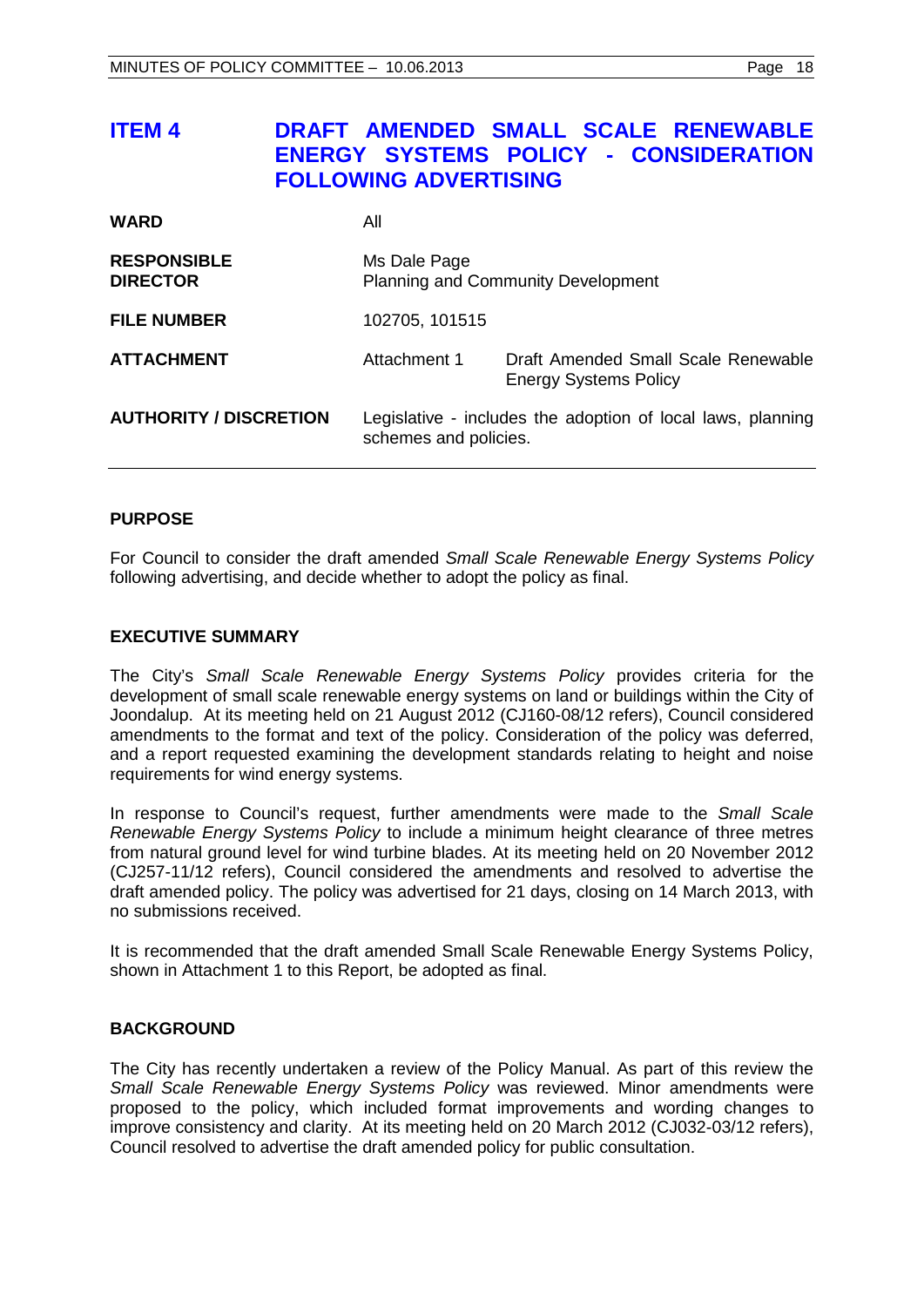At its meeting held on 21 August 2012 (CJ160-08/12 refers), Council considered the adoption of the policy following the public consultation period during which no submissions were received, and resolved to defer consideration of the policy to examine the development standards related to wind energy systems, including potential noise impacts.

In response to Council's request, further amendments were made to the policy to include a minimum height clearance of three metres from natural ground level for wind turbine blades. At its meeting held on 20 November 2012 (CJ257-11/12 refers), Council considered the draft amended policy, which included the rationale for the development provisions included in the policy and highlighted the alignment of the policy with the *Environmental (Noise) Regulations 1997* and resolved to advertise the draft amended policy.

The policy was advertised for 21 days, closing on 14 March 2013. No submissions were received as result of the public advertising.

## **DETAILS**

The proposed amendments to the *Small Scale Renewable Energy Systems Policy* include text and format changes in line with the policy manual review as well as the inclusion of a provision requiring a three metre minimum clearance height for wind turbine blades. Attachment 1 illustrates the proposed amendments as tracked changes to the current *Small Scale Renewable Energy Systems Policy*.

#### **Issues and options considered**

Council has the option to:

- adopt the draft policy
- adopt the draft policy, with modifications
- or
- not to proceed with the draft amended policy.

### **Legislation / Strategic Community Plan / policy implications**

| Legislation                     | City of Joondalup District Planning Scheme No. 2.                                                                                                                                                                     |
|---------------------------------|-----------------------------------------------------------------------------------------------------------------------------------------------------------------------------------------------------------------------|
|                                 | Clause 8.11 of the DPS2 enables Council to prepare, amend<br>and add to local planning policies that relate to any planning<br>and development matter within the scheme area.                                         |
|                                 | If Council decides to finally adopt a policy, notification of the<br>final adoption shall be published once in a newspaper<br>circulating with the scheme area.                                                       |
|                                 | If Council considers that a provision of a policy affect the<br>interests of the Western Australian Planning Commission, a<br>copy of the policy shall be forwarded to the Western<br>Australian Planning Commission. |
| <b>Strategic Community Plan</b> |                                                                                                                                                                                                                       |
| <b>Key theme</b>                | <b>Quality Urban Environment.</b>                                                                                                                                                                                     |

**Objective Quality built outcomes.**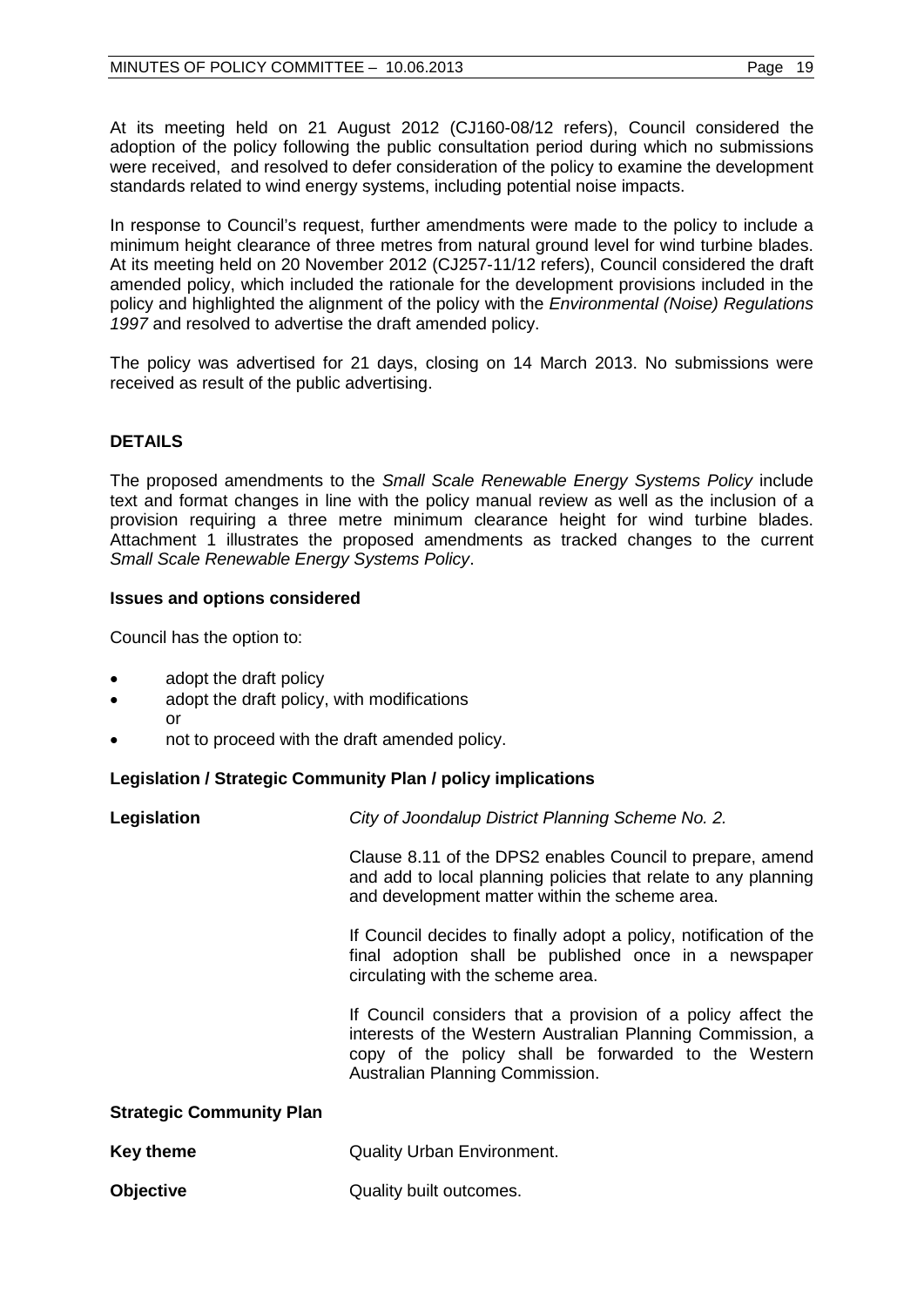| <b>Strategic initiative</b> | Environmentally sensitive building designs are showcased,<br>promoted and encouraged.                |
|-----------------------------|------------------------------------------------------------------------------------------------------|
|                             | Buildings and landscaping is suitable for the immediate<br>environment and reflect community values. |

**Policy** *Small Scale Renewable Energy Systems Policy.*

#### **Risk management considerations**

Not applicable.

#### **Financial/budget implications**

The costs associated with advertising the draft amended policy in the local newspaper and notice to publicise the final adoption of the policy will be approximately \$810 and can be met from within existing budgets.

#### **Regional significance**

Not applicable.

#### **Sustainability implications**

Not applicable.

#### **Consultation**

The draft amended policy was advertised for public comment for a period of 21 days, closing on 14 March 2013, as follows:

- A notice was published in the Joondalup Times for two consecutive weeks (21 and 28 February 2013).
- A notice and documents were placed on the City's website.

No submissions were received.

#### **COMMENT**

No submissions were received as a result of the public consultation and no further changes to the policy are proposed.

The amendments to the text and formatting of the policy will bring it in line with the current policy review standards. The additional provisions requiring a ground level clearance of three metres for wind turbine blades will ensure that the blades are clear of any impediments while still allowing the diameter of the blades to be two metres.

As the advertising of the modified *Small Scale Renewable Energy Systems Policy* has not raised any issues that would warrant not proceeding with the proposal, it is recommended that the draft amended *Small Scale Renewable Energy Systems Policy*, shown in Attachment 1, be adopted as final, and that a notice of the final adoption be published in accordance with clause 8.11.3(d) of the *City of Joondalup District Planning Scheme No. 2*.

None of the provisions included in the amended policy are considered to affect the interests of the Western Australian Planning Commission and as such forwarding of the local planning policy to the Commission is not recommended.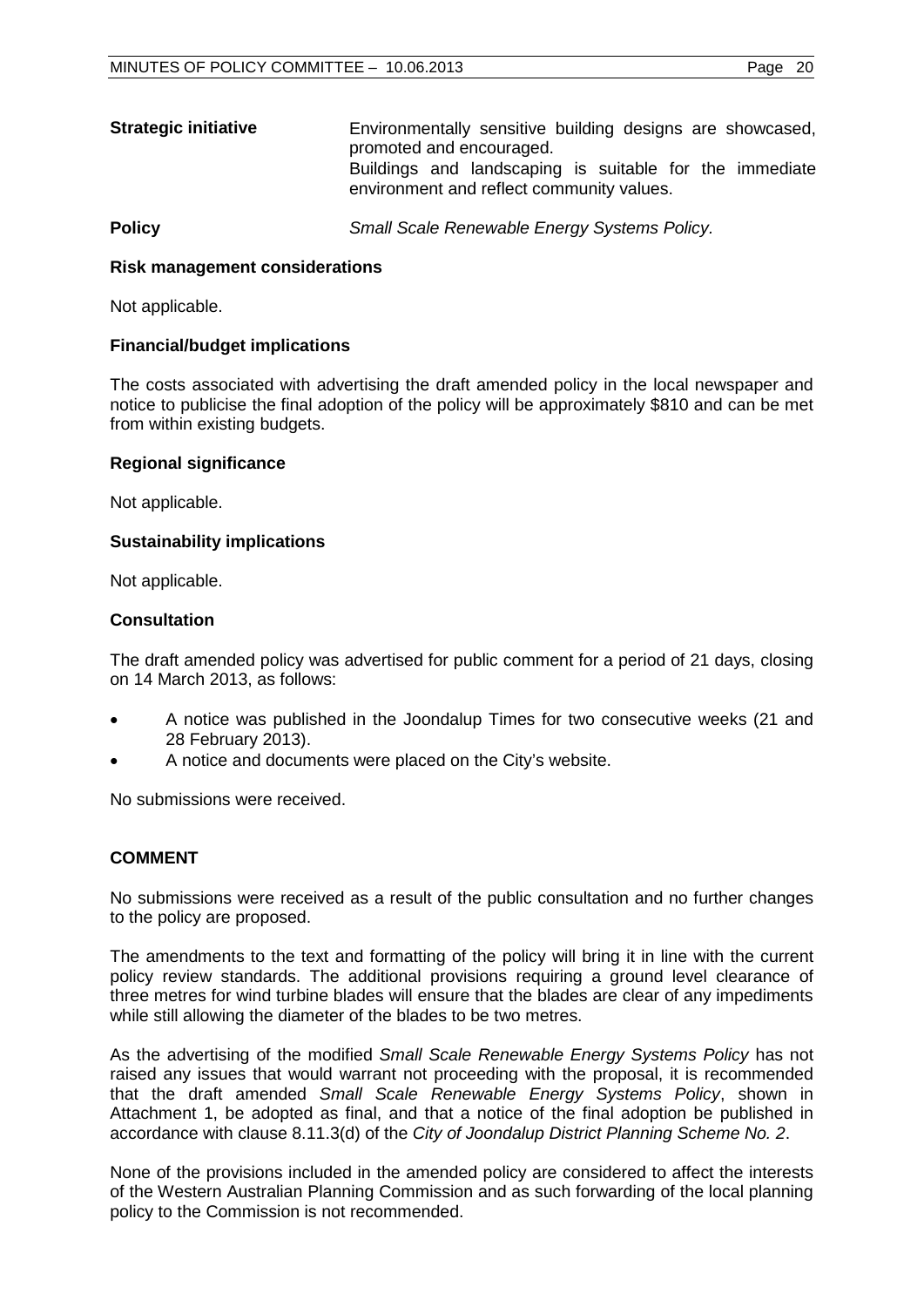### **VOTING REQUIREMENTS**

Simple Majority.

#### **MOVED Cr Norman, SECONDED Cr Gobbert that Council:**

- **1 In accordance with Clause 8.11.3(c) of the** *City of Joondalup District Planning Scheme No. 2***, finally ADOPTS the draft amended S***mall Scale Renewable Energy Systems Policy***, shown in Attachment 1 of this Report;**
- **2 PUBLISHES a formal notice of the final adoption of the** *Small Scale Renewable Energy Systems Policy* **in accordance with clause 8.11.3(d) of the**  *City of Joondalup District Planning Scheme No. 2***.**

#### The Motion was Put and **CARRIED** (7/0)

**In favour of the Motion:** Cr Corr, Mayor Pickard, Crs Gobbert, Hollywood, Norman, Ritchie and Taylor.

*Appendix 4 refers*

*[To access this attachment on electronic document, click here: Attach4POLICY100613.pdf](http://www.joondalup.wa.gov.au/files/committees/POLI/2013/Attach4POLICY100613.pdf)*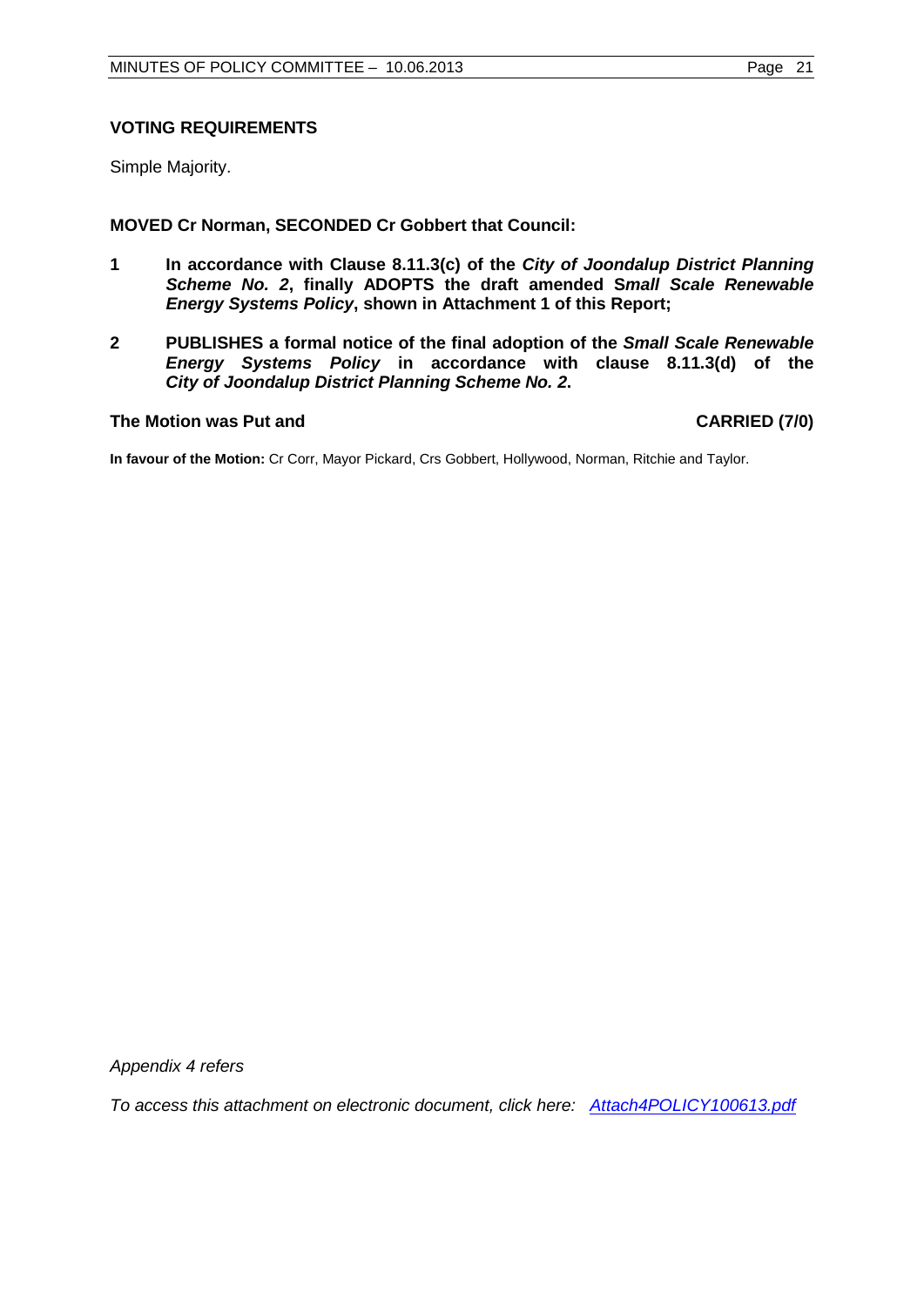# <span id="page-21-0"></span>**ITEM 5 DRAFT CONSULTING ROOMS POLICY CONSIDERATION FOLLOWING ADVERTISING**

| <b>WARD</b>                           | Αll                                                                                  |                                      |
|---------------------------------------|--------------------------------------------------------------------------------------|--------------------------------------|
| <b>RESPONSIBLE</b><br><b>DIRECTOR</b> | Ms Dale Page<br><b>Planning and Community Development</b>                            |                                      |
| <b>FILE NUMBER</b>                    | 102788, 101515                                                                       |                                      |
| <b>ATTACHMENT</b>                     | Attachment 1                                                                         | <b>Draft Consulting Rooms Policy</b> |
| <b>AUTHORITY / DISCRETION</b>         | Legislative - includes the adoption of local laws, planning<br>schemes and policies. |                                      |

#### **PURPOSE**

For Council to consider the draft *Consulting Rooms Policy* following advertising and decide whether to adopt the policy as final.

#### **EXECUTIVE SUMMARY**

The *City of Joondalup District Planning Scheme No. 2* (DPS2) includes 'Consulting Rooms' as a use class within the zoning table. However, DPS2 provides no further guidance regarding the development of consulting rooms. In addition, the draft *Local Planning Strategy* includes an action to prepare a *Consulting Rooms Policy.*

A draft local planning policy has been prepared to provide guidance on the establishment of consulting rooms to ensure they do not have an adverse impact on the amenity of nearby residents. The draft policy provides guidelines on the location, car parking design, building design and landscaping of consulting rooms within the 'Residential', 'Special Residential' and 'Urban Development' zones that contain residential development as it is within these areas that they are most likely to have an impact on residential amenity.

At its meeting held on 20 November 2012 (CJ259-11/12 refers), Council resolved to adopt the draft *Consulting Rooms Policy* for the purpose of advertising. The draft policy was advertised for 21 days, closing on 14 March 2013. No submissions were received.

*It is recommended that Council:*

- *1 In accordance with clause 8.11.3(c) of the City of Joondalup District Planning Scheme No. 2, finally ADOPTS the draft Consulting Rooms Policy, included as Attachment 1 of this Report;*
- *2 PUBLISHES a formal notice of the final adoption of the Consulting Rooms Policy in accordance with clause 8.11.3(d) of the City of Joondalup District Planning Scheme No. 2.*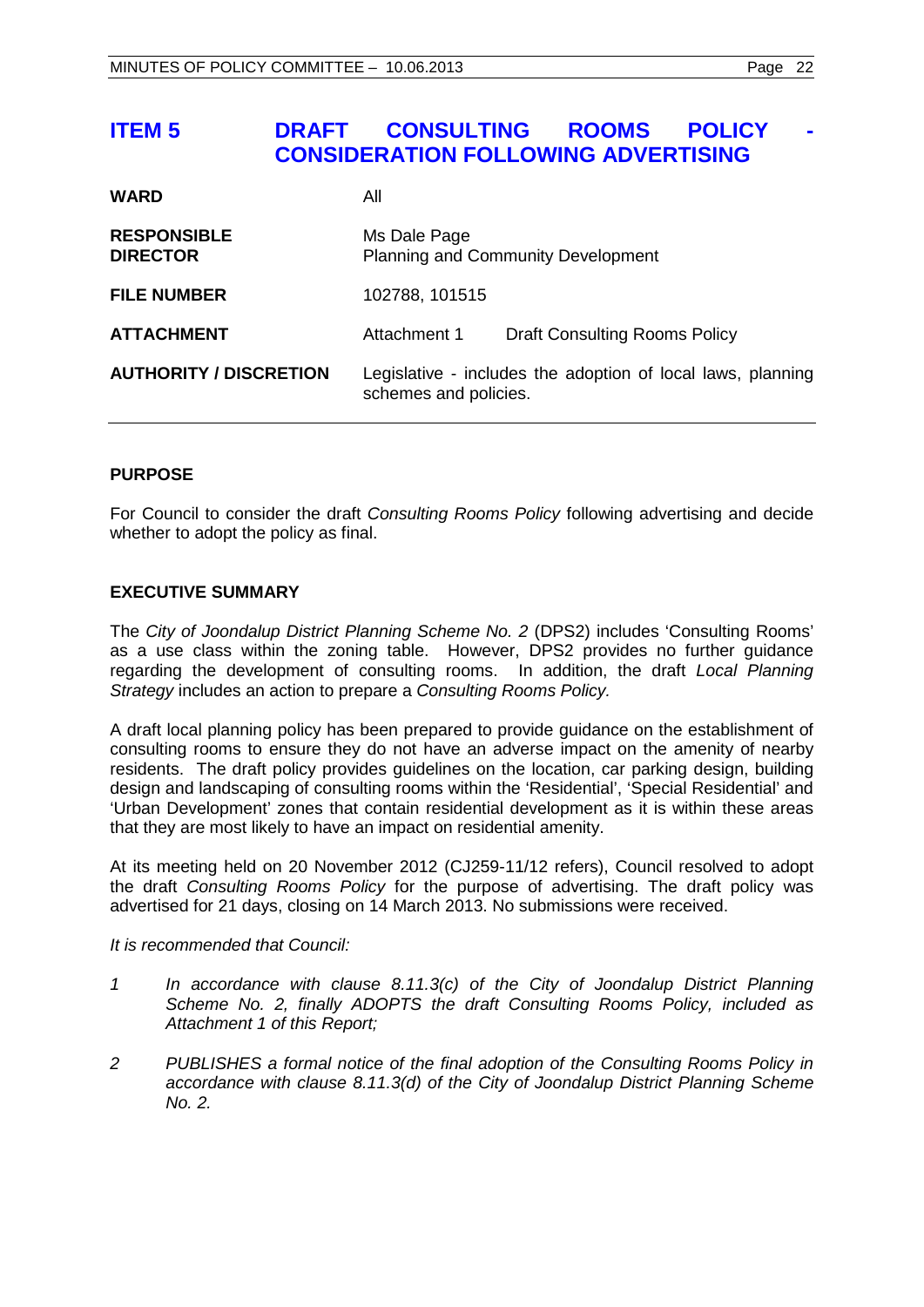#### **BACKGROUND**

At its meeting held on 16 February 2010 (CJ007-02/10 refers), Council adopted a draft *Local Planning Strategy* (LPS) for the City of Joondalup. The LPS contains a strategy and action relating to consulting rooms as set out below:

- Strategy: Encourage the establishment of local medical centres and consulting rooms in appropriate locations.
- Action: Prepare a local planning policy on medical consulting rooms to provide guidance on appropriate locations, preservation of residential character and amenity, design, traffic and parking.

The draft *Consulting Rooms Policy* was prepared and Council at its meeting held on 20 November 2012 (CJ259-11/12 refers) resolved to adopt the draft policy for the purposes of advertising.

The draft policy was advertised for 21 days, closing on 14 March 2013. No submissions were received as result of the public advertising.

### **DETAILS**

'Consulting rooms' is defined under DPS2 as:

*"consulting rooms means a building used by no more than one health consultant for the investigation or treatment of human injuries or ailments and for general patient care."*

DPS2 identifies 'consulting rooms' as being able to be considered for approval in the following zones:

| 'Residential' zone         | D (discretionary) |
|----------------------------|-------------------|
| 'Mixed Use' zone           | P (permitted)     |
| 'Business' zone            | P (permitted)     |
| 'Commercial' zone          | P (permitted)     |
| 'Civic and Cultural' zone  | D (discretionary) |
| 'Special Residential' zone | D (discretionary) |

'Consulting rooms' are not permitted in the following zones:

- 'Private Clubs/Recreation' zone.
- 'Service Industrial' zone.
- 'Rural' zone.

The draft local planning policy has been prepared to provide guidelines for the establishment of consulting rooms in the 'Residential', 'Special Residential' and 'Urban Development' zones only. Key aspects of the draft policy include:

- outlining that proposals that contribute to the concentration of consulting rooms along a street will generally not be supported
- outlining that battle-axe lots and lots at the head of cul-de-sacs be avoided due to the constraints of those sites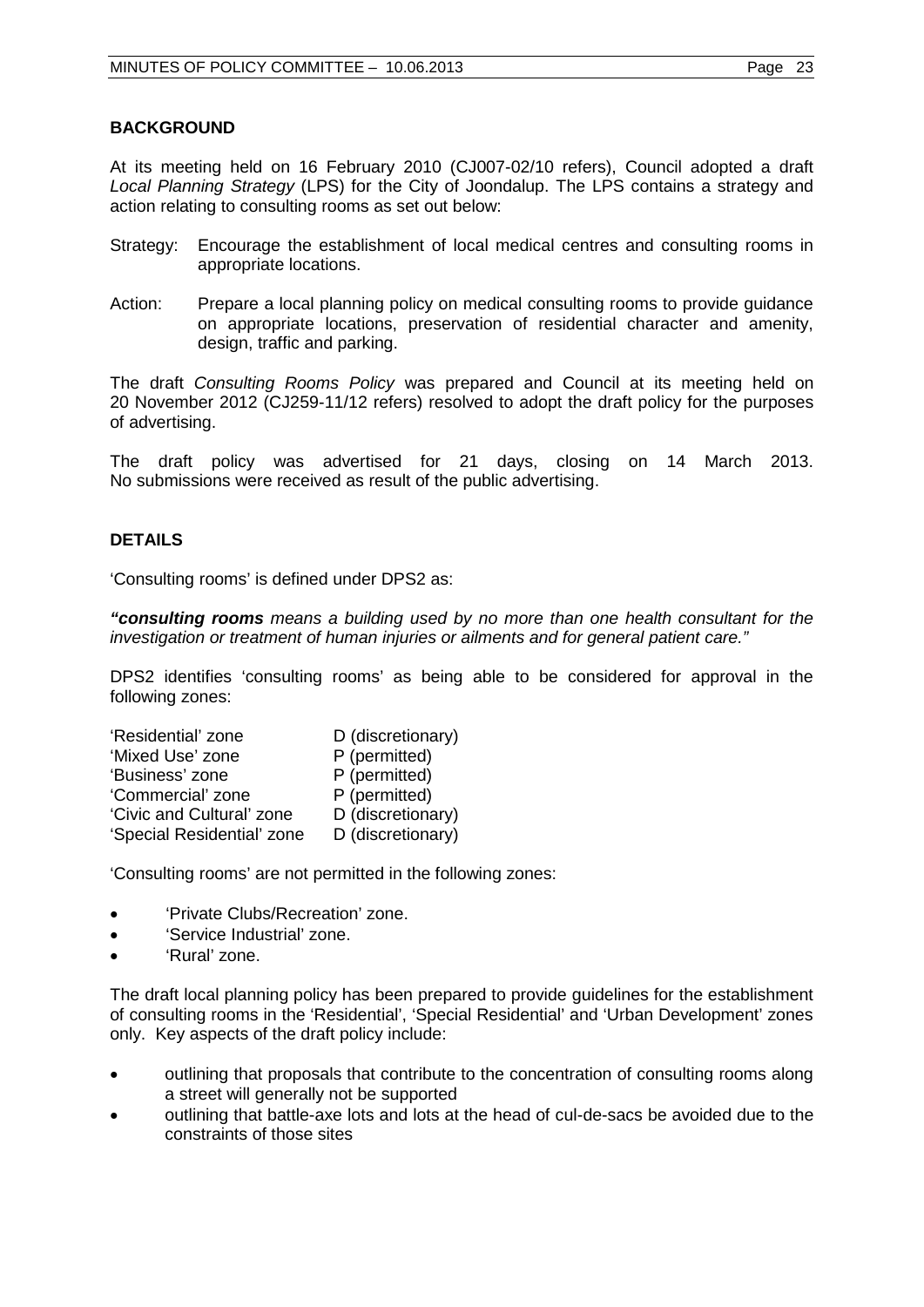- requiring all parking to be provided on-site and in such a way that it does not detract from the streetscape
- requiring the building to maintain a residential appearance and outlining that variations to DPS2 setback requirements may be considered to achieve this
- not permitting the verge to be paved in order to discourage parking and requiring the verge area to be landscaped
- outlining that applications for all new 'consulting rooms' will be advertised for public comment.

The draft *Consulting Rooms Policy* is included as Attachment 1 to this Report.

### **Issues and options considered**

Council has the option to:

- adopt the draft policy
- adopt the draft policy, with modifications or
- not to proceed with the draft amended policy.

## **Legislation / Strategic Community Plan / policy implications**

**Legislation** *City of Joondalup District Planning Scheme No. 2.*

Clause 8.11 of the DPS2 enables Council to prepare, amend and add to local planning policies that relate to any planning and development matter within the scheme area.

If Council decides to finally adopt a policy, notification of the final adoption shall be published once in a newspaper circulating with the scheme area.

If Council considers that a provision of a Policy affect the interests of the Western Australian Planning Commission, a copy of the policy shall be forwarded to the Western Australian Planning Commission.

### **Strategic Community Plan**

**Key theme Cuality Urban Environment.** 

**Objective** Quality built outcomes.

**Strategic initiative Buildings** and landscaping in suitable for the immediate environment and reflect community values.

**Policy** *Consulting Rooms Policy.*

#### **Risk management considerations**

If there is no local planning policy in place, there is the risk that consideration and approval of consulting rooms may occur in an ad hoc manner with no ability to adequately defend decisions in the State Administrative Tribunal.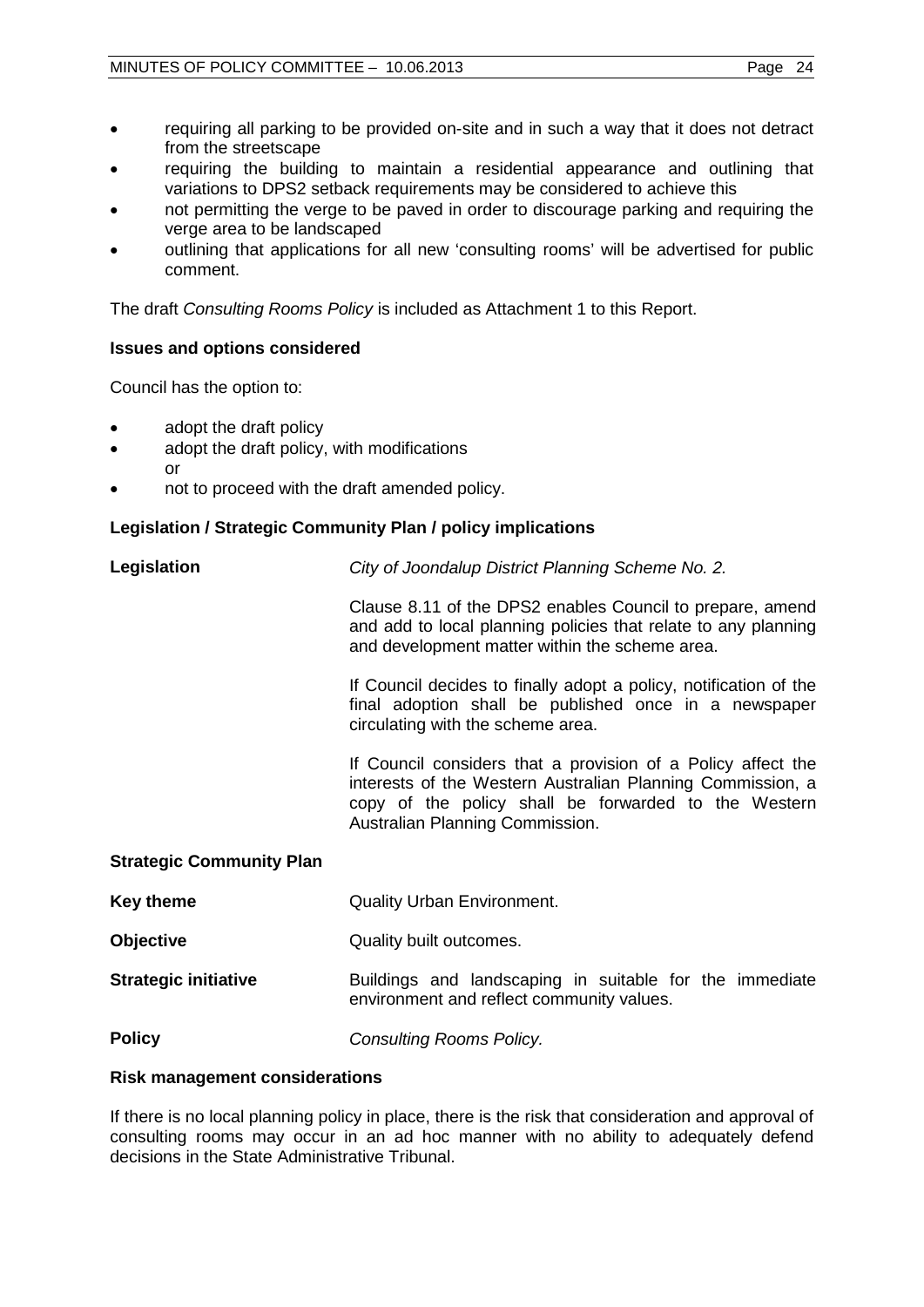#### **Financial/budget implications**

The costs associated with advertising the draft policy in the local newspaper and notice to publicise the final adoption of the policy will be approximately \$810 and can be met from within existing budgets.

#### **Regional significance**

Not applicable.

#### **Sustainability implications**

Not applicable.

#### **Consultation**

The draft *Consulting Rooms Policy* was advertised for public comment for a period of 21 days, closing on 14 March 2013, as follows:

- A notice published in the Joondalup Times for two consecutive weeks (21 and 28 February 2013).
- A notice and documents placed on the City's website.

No submissions were received.

### **COMMENT**

No submissions were received during the advertising period and no further changes are proposed to the draft *Consulting Rooms Policy.*

The policy will provide guidance on the appropriate location and establishment of consulting rooms and will minimise the impact of consulting rooms on the amenity of nearby residents.

As advertising of the draft *Consulting Rooms Policy* has not raised any issues that would warrant not proceeding with the proposal, it is recommended that the draft *Consulting Rooms Policy* as per Attachment 1, be adopted as final, and that a notice of the final adoption be published in accordance with clause 8.11.3(d) of the DPS2.

None of the provision included in the policy are considered to affect the interests of the Western Australian Planning Commission and as such forwarding of the local planning policy to the Commission is not recommended.

### **VOTING REQUIREMENTS**

Simple Majority.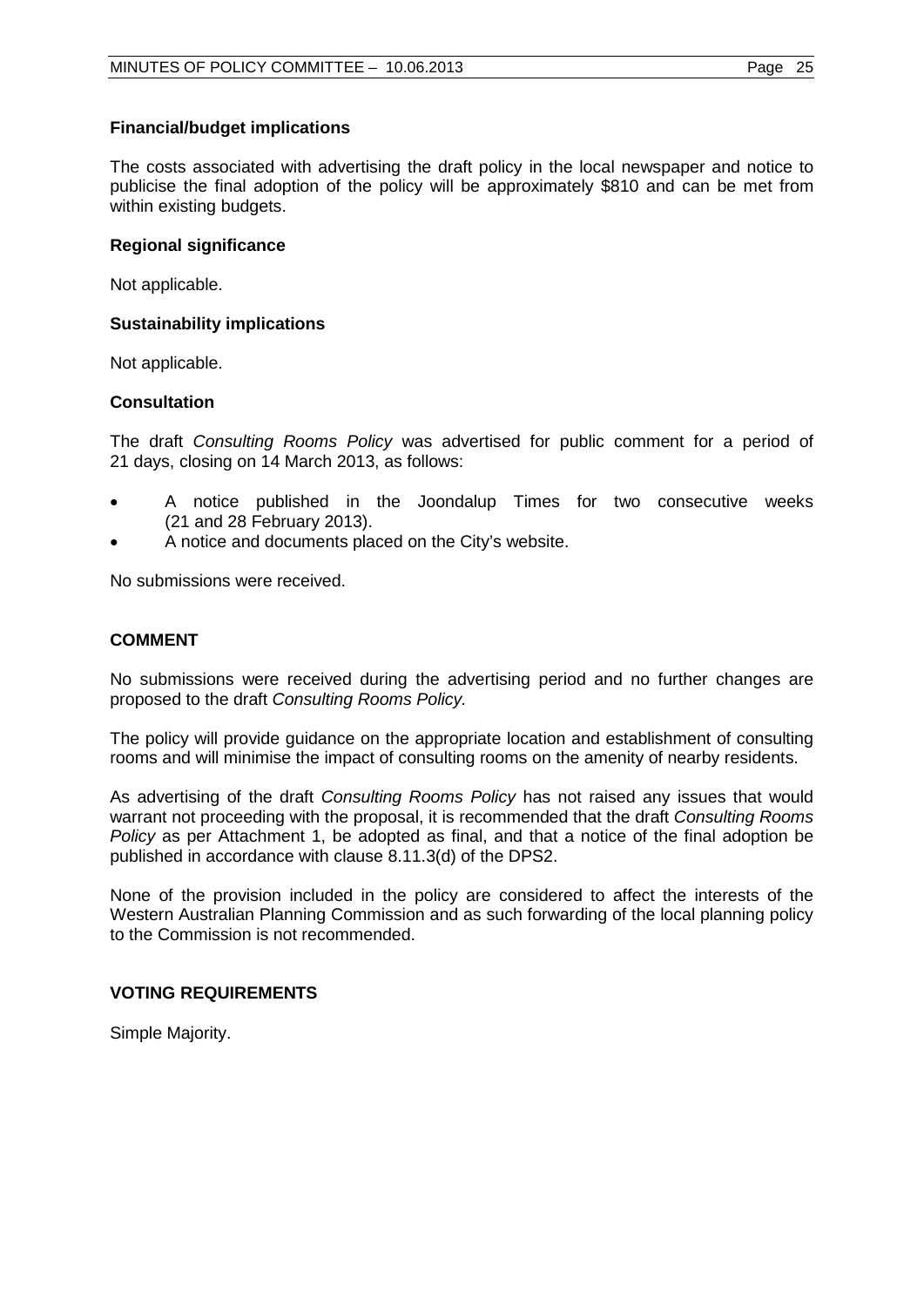#### **MOVED Mayor Pickard, SECONDED Cr Gobbert that Council:**

- **1 In accordance with clause 8.11.3(c) of the** *City of Joondalup District Planning Scheme No. 2***, finally ADOPTS the draft** *Consulting Rooms Policy***, included as Attachment 1 to this Report;**
- **2 PUBLISHES a formal notice of the final adoption of the** *Consulting Rooms Policy* **in accordance with clause 8.11.3(d) of the** *City of Joondalup District Planning Scheme No. 2.*

#### The Motion was Put and **CARRIED** (7/0)

**In favour of the Motion:** Cr Corr, Mayor Pickard, Crs Gobbert, Hollywood, Norman, Ritchie and Taylor.

*Appendix 5 refers*

*[To access this attachment on electronic document, click here: Attach5POLICY100613.pdf](http://www.joondalup.wa.gov.au/files/committees/POLI/2013/Attach5POLICY100613.pdf)*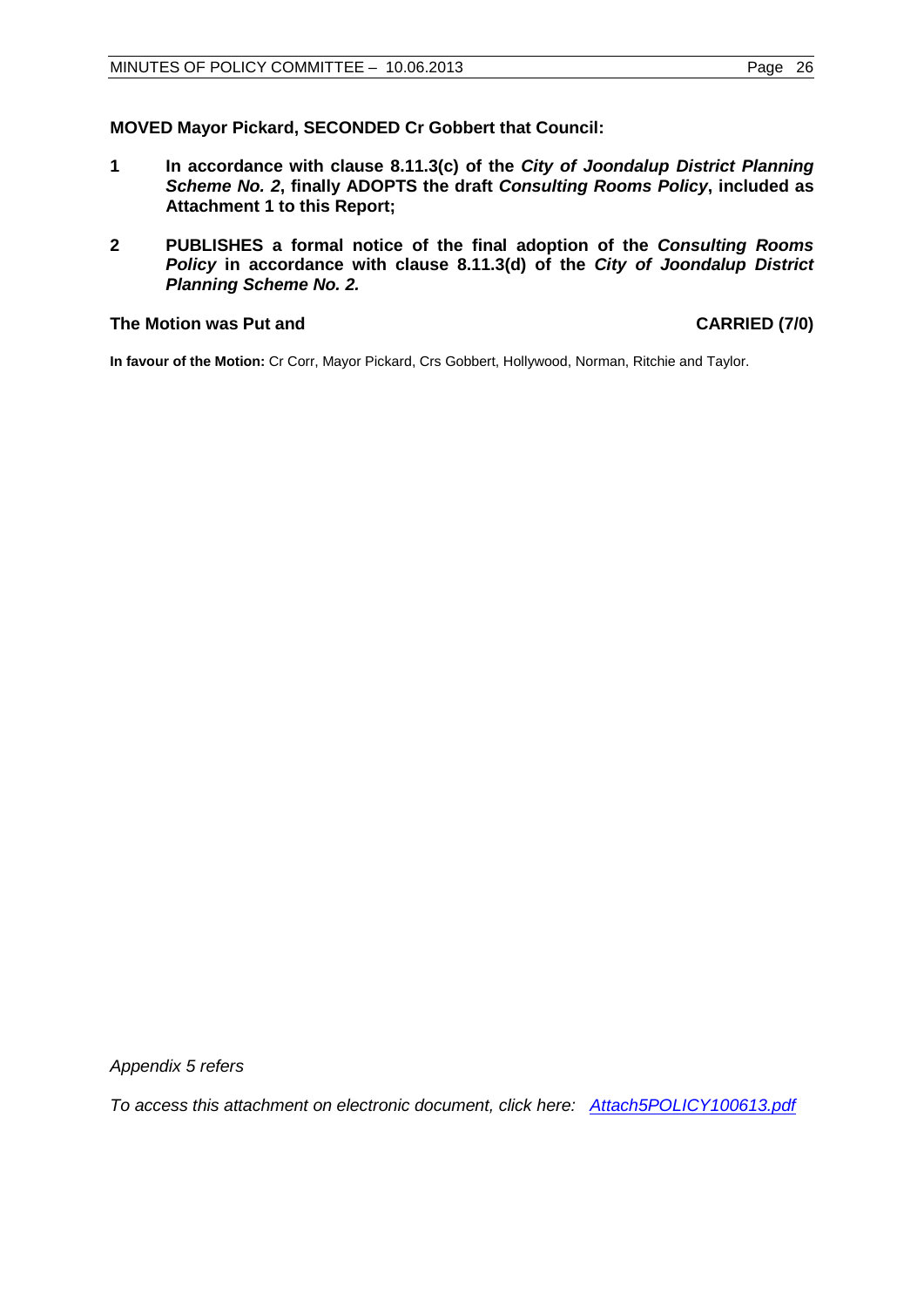# <span id="page-26-0"></span>**ITEM 6 DRAFT ENVIRONMENTALLY SUSTAINABLE DESIGN POLICY (FORMERLY THE ENVIRONMENTALLY SUSTAINABLE BUILDINGS IN THE CITY OF JOONDALUP POLICY) - CONSIDERATION FOLLOWING ADVERTISING**

| <b>WARD:</b>                           | All                                                                                 |       |                                      |                 |
|----------------------------------------|-------------------------------------------------------------------------------------|-------|--------------------------------------|-----------------|
| <b>RESPONSIBLE</b><br><b>DIRECTOR:</b> | Ms Dale Page<br>Planning and Community Development                                  |       |                                      |                 |
| <b>FILE NUMBER:</b>                    | 21452, 101515                                                                       |       |                                      |                 |
| <b>ATTACHMENTS:</b>                    | Attachment 1                                                                        | Draft | Amended<br>Sustainable Design Policy | Environmentally |
| <b>AUTHORITY / DISCRETION</b>          | Legislative - includes the adoption of local laws, planning<br>schemes and policies |       |                                      |                 |

### **PURPOSE**

For Council to consider the draft *Environmentally Sustainable Design Policy* following advertising and decide whether to adopt the policy as final.

### **EXECUTIVE SUMMARY**

The City's *Environmentally Sustainable Buildings in the City of Joondalup Policy* (adopted in 2011) was reviewed in 2012 in line with the new standard policy template. The review resulted in several formatting and wording improvements. Included in these amendments was a change of the policy name to *Environmentally Sustainable Design Policy* to better reflect the purpose of the policy.

At its meeting held on 21 August 2012 (CJ165-08/12 refers), Council resolved to advertise the draft policy for public comment. The policy was advertised for 21 days, closing on 4 October 2012. No submissions were received.

Following advertising, at its meeting held on 20 November 2012 (CJ255-11/12 refers), Council resolved to make further amendments to the policy and readvertise the draft policy, including these amendments. The policy was advertised for a period of 21 days, closing on 14 March 2013. No submissions were received.

*It is recommended that Council*:

- *1 In accordance with clause 8.11.3(c) of the City of Joondalup District Planning Scheme No. 2, finally ADOPTS the draft amended Environmentally Sustainable Design Policy, shown in Attachment 2 of this Report;*
- *2 PUBLISHES a formal notice of the final adoption of the Environmentally Sustainable Design Policy in accordance with clause 8.11.3(d) of the City of Joondalup District Planning Scheme No. 2.*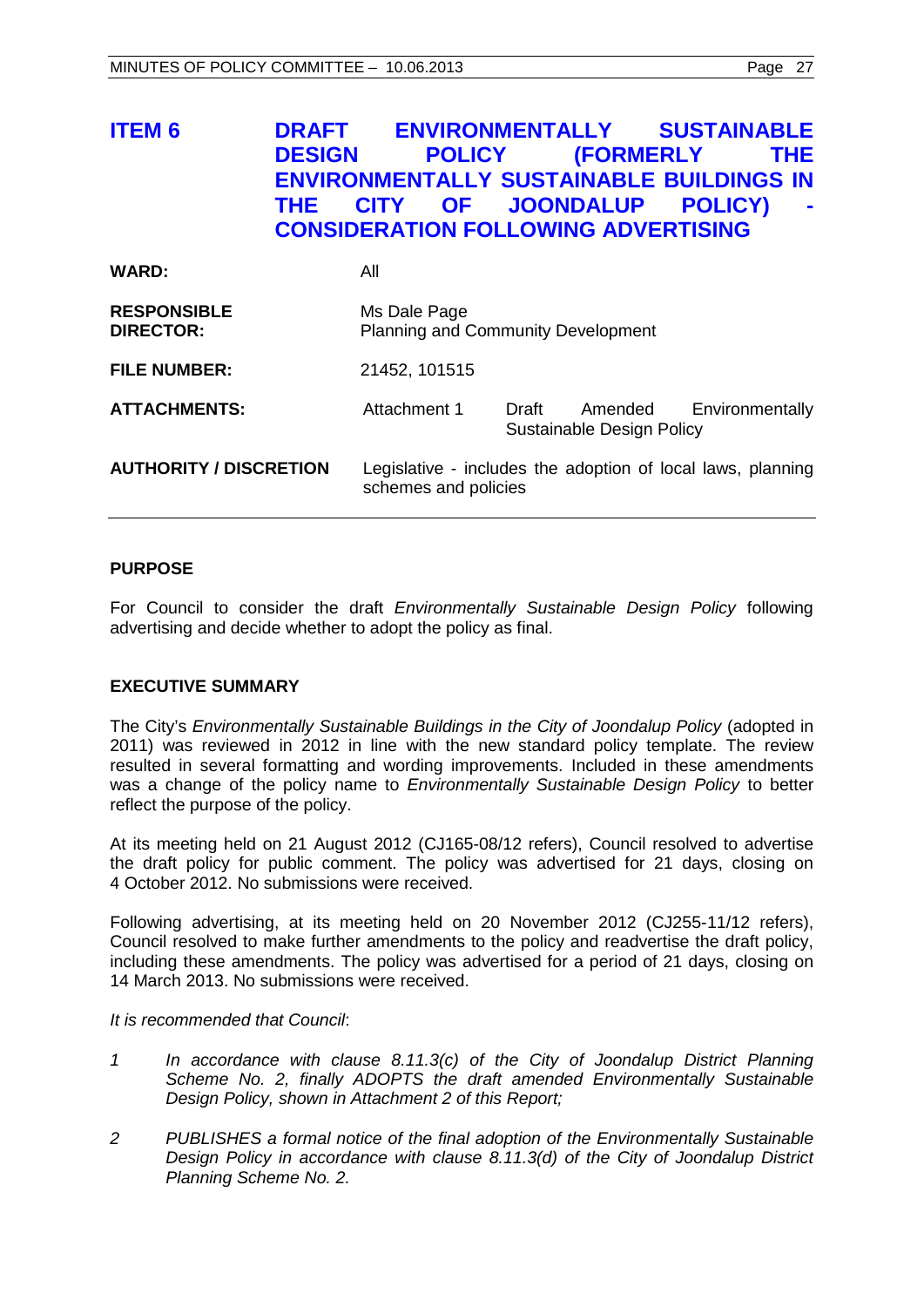### **BACKGROUND**

At its meeting held on 15 May 2012 (CJ093-05/12 refers), Council requested that a report be prepared to consider the possible amalgamation of the *Environmentally Sustainable Design for City Buildings Policy* and the *Environmentally Sustainable Buildings in the City of Joondalup Policy*. A report was subsequently prepared outlining that the policies were prepared under different legislation, and therefore it was not appropriate to combine the policies. Council, at its meeting held on 21 August 2012, considered this report and did not pursue combining these policies.

The City has recently undertaken a review of the Policy Manual. As part of this review the *Environmentally Sustainable Buildings in the City of Joondalup Policy* was reviewed. The review resulted in several formatting and wording improvements. Included in these amendments was a change of the policy name to *Environmentally Sustainable Design Policy*  to better reflect the purpose of the policy.

Council considered the draft policy at its meeting held on 21 August 2012 (CJ165-08/12 refers), and resolved to advertise the draft policy with minor text updates for public comment for a period of 21 days. Advertising concluded on 4 October 2012 and no submissions were received.

Council considered the draft policy following advertising, at its meeting held on 20 November 2012 (CJ255-11/12 refers), and resolved as follows:

*That Council:*

- *1 APPROVES the proposed amendments to the Environmentally Sustainable Design Policy as shown in Attachment 1 to Report CJ165-08/12 for the purpose of public advertising with the following amendments:*
	- *1.1 An additional dot point be ADDED under heading 4 - Details, subheading 4.1 -Design Principles to read as follows:*
		- *"Designing buildings so materials can be easily recycled if in the future the building is to be demolished.";*
	- *1.2 The words 'seek to' between the words 'will' and 'prioritise' in paragraph two under heading 3 – Statement be DELETED;*
- *2 ADVERTISES the proposed amendments to the Environmentally Sustainable Design Policy for public comment for a period of 21 days, in accordance with Clause 8.11 of the City of Joondalup District Planning Scheme No. 2.*

The draft policy was advertised for 21 days, closing on 14 March 2013. No submissions were received as result of the public advertising.

### **DETAILS**

The review of the City's *Environmentally Sustainable Buildings in the City of Joondalup Policy* resulted in several formatting and wording improvements in line with the current review of the policy manual. Included in these amendments was a change of the policy name to *Environmentally Sustainable Design Policy* to better reflect the purpose of the policy. In addition, Council required amendments to ensure building design allowed materials to be easily recycled if buildings are demolished and further strengthened provisions prioritising the assessment of applications for planning approval that demonstrate design and assessment against a national recognised rating tool. Attachment 1 illustrates the proposed amendments as tracked changes to the current *Environmentally Sustainable Design Policy.*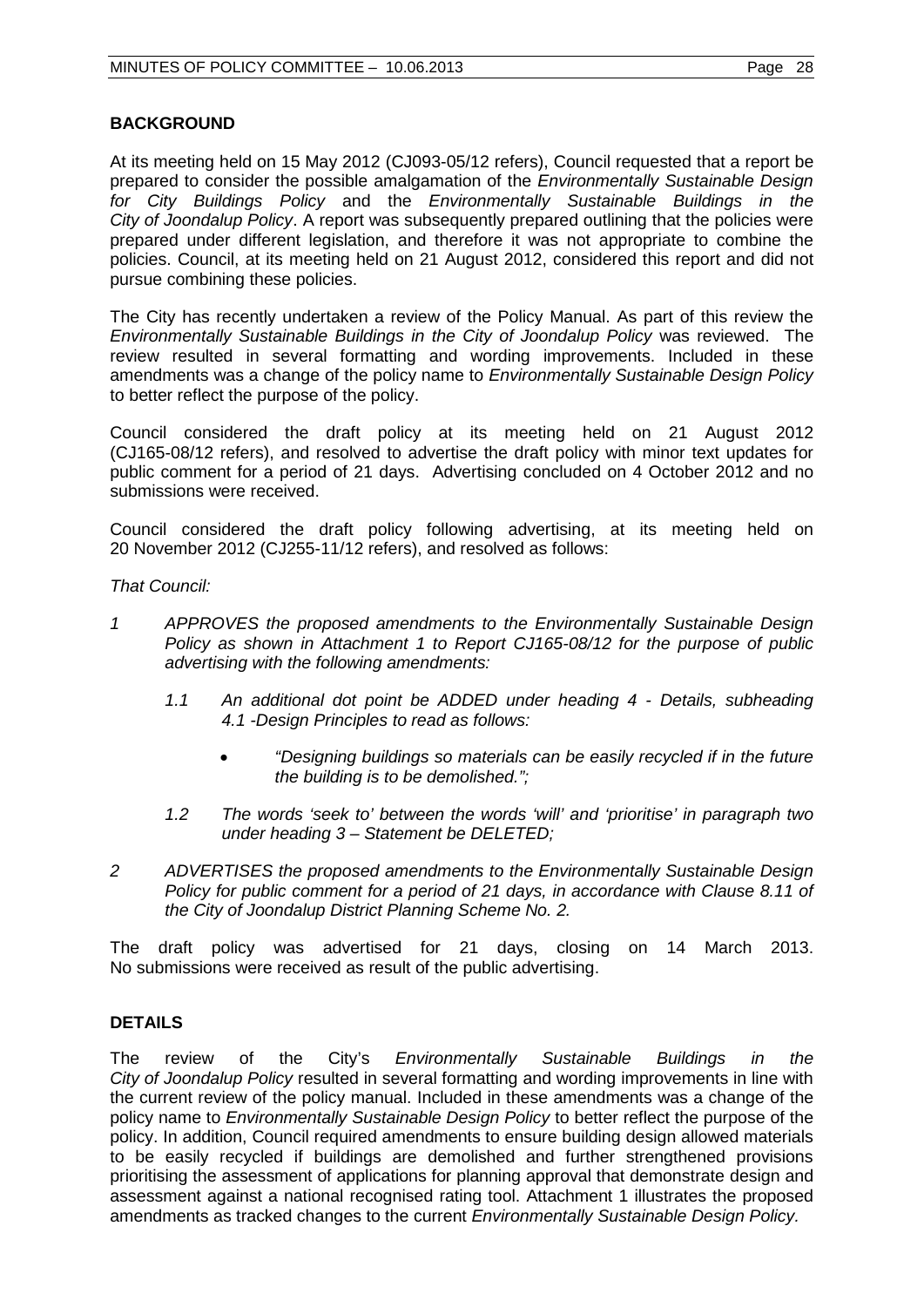#### **Issues and options considered:**

Council has the option to:

- adopt the draft policy
- adopt the draft policy, with modifications
	- or
- not to proceed with the draft amended policy.

#### **Legislation/Strategic Plan/Policy Implications**

**Legislation** *City of Joondalup District Planning Scheme No. 2.*

Clause 8.11 of DPS2 enables Council to prepare, amend and add to local planning policies that relate to any planning and development matter within the scheme area.

If Council decides to finally adopt a policy, notification of the final adoption shall be published once in a newspaper circulating with the scheme area.

If Council considers that a provision of a policy affect the interests of the Western Australian Planning Commission, a copy of the policy shall be forwarded to the Western Australian Planning Commission.

#### **Strategic Community Plan**

| Key theme                   | <b>Quality Urban Environment.</b>                                                     |
|-----------------------------|---------------------------------------------------------------------------------------|
| <b>Objective</b>            | Quality built outcomes.                                                               |
| <b>Strategic initiative</b> | Environmentally sensitive building designs are showcased,<br>promoted and encouraged. |
| <b>Policy</b>               | Environmentally Sustainable Design Policy.                                            |

#### **Risk Management Considerations:**

Not applicable.

### **Financial/Budget Implications:**

The costs associated with advertising the draft amended policy in the local newspaper and notice to publicise the final adoption of the policy will be approximately \$810 and can be met from within existing budgets.

### **Regional Significance:**

Not applicable.

### **Sustainability Implications:**

Not applicable.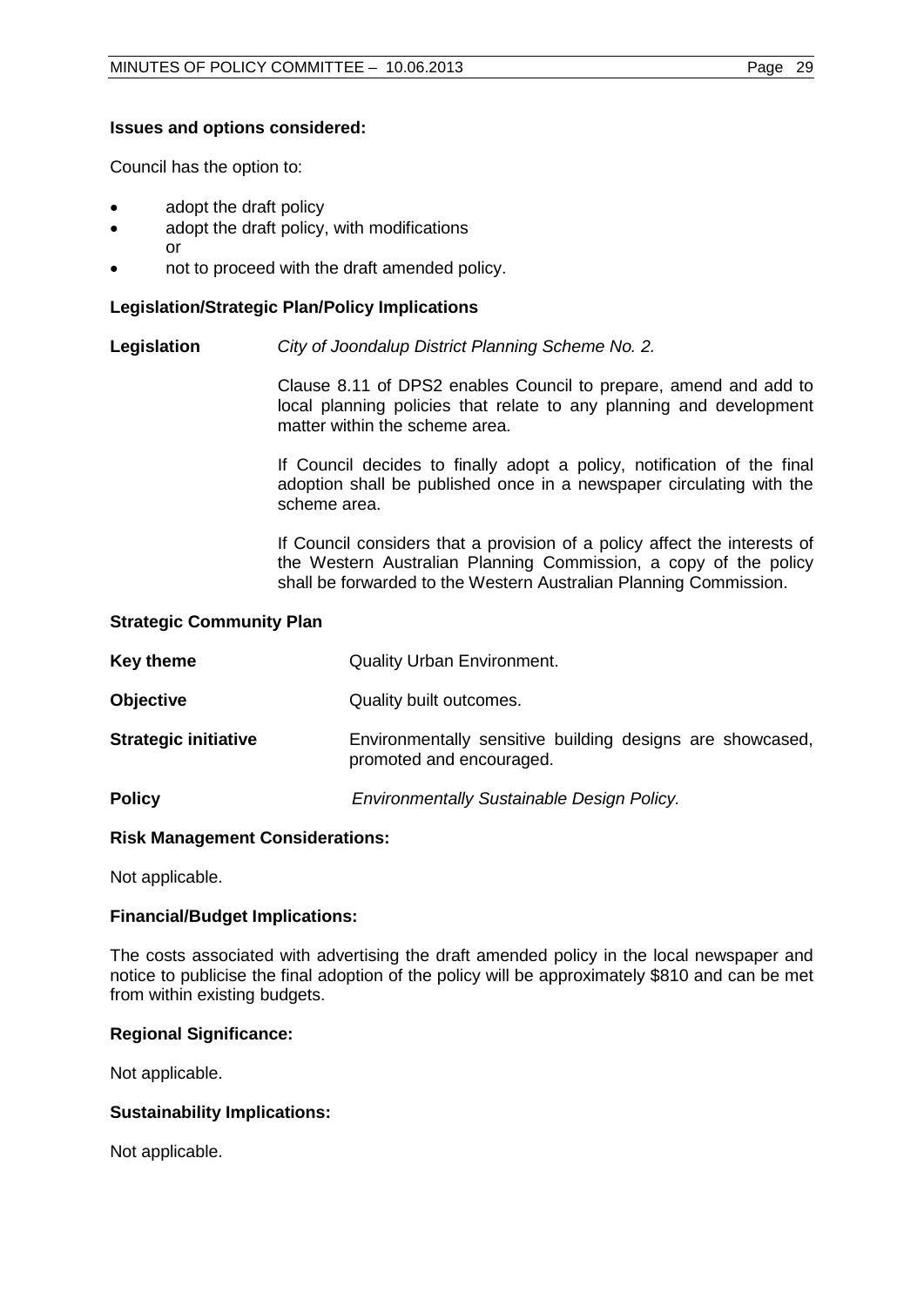#### **Consultation:**

The draft amended policy was advertised for public comment for a period of 21 days, closing on 14 March 2013, as follows:

- A notice published in the Joondalup Times for two consecutive weeks (21 and 28 February 2013).
- A notice and documents placed on the City's website.

No submissions were received.

### **COMMENT**

No submissions were received during the advertising period and no further changes are proposed to the policy.

The amendments to the text and formatting of the policy will bring it in line with the current policy review standards. The draft amended policy demonstrates the City's continued commitment to environmental sustainability.

As the advertising of the draft policy has not raised any issues that would warrant not proceeding with the proposal, it is recommended that the draft *Environmentally Sustainable Design Policy*, shown in Attachment 1, be adopted as final, and that a notice of the final adoption be published in accordance with clause 8.11.3(d) of the DPS2.

None of the provision included in the draft policy are considered to affect the interests of the Western Australian Planning Commission and as such forwarding of the local planning policy to the Commission is not recommended.

#### **VOTING REQUIREMENTS**

Simple Majority.

#### **MOVED Cr Gobbert, SECONDED Cr Hollywood that Council:**

- **1 In accordance with clause 8.11.3(c) of the** *City of Joondalup District Planning Scheme No. 2,* **finally ADOPTS the draft amended** *Environmentally Sustainable Design Policy***, shown in Attachment 1 of this Report;**
- **2 PUBLISHES a formal notice of the final adoption of the** *Environmentally Sustainable Design Policy* **in accordance with clause 8.11.3(d) of the**  *City of Joondalup District Planning Scheme No. 2***.**

#### **The Motion was Put and CARRIED (7/0)**

**In favour of the Motion:** Cr Corr, Mayor Pickard, Crs Gobbert, Hollywood, Norman, Ritchie and Taylor.

#### *Appendix 6 refers*

*[To access this attachment on electronic document, click here: Attach6POLICY100613.pdf](http://www.joondalup.wa.gov.au/files/committees/POLI/2013/Attach6POLICY100613.pdf)*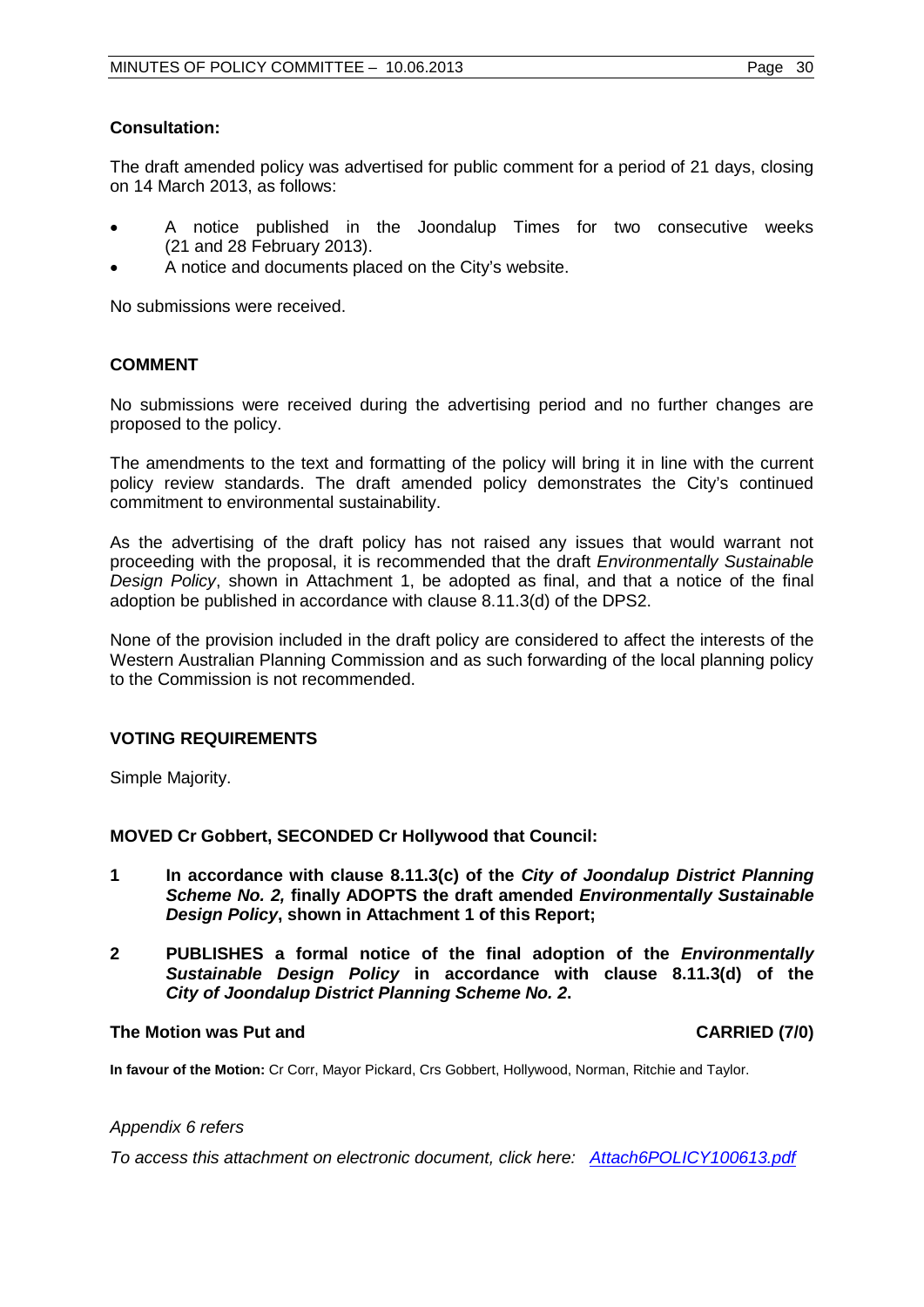# <span id="page-30-0"></span>**ITEM 7 SUSTAINABILITY POLICY AND SUSTAINABILITY STATEMENT POLICY — MAJOR REVIEW**

| <b>WARD:</b>                           | All                                                                                  |                                                                                   |
|----------------------------------------|--------------------------------------------------------------------------------------|-----------------------------------------------------------------------------------|
| <b>RESPONSIBLE</b><br><b>DIRECTOR:</b> | Mr Jamie Parry<br>Governance and Strategy                                            |                                                                                   |
| <b>FILE NUMBER:</b>                    | 101288, 101515                                                                       |                                                                                   |
| <b>ATTACHMENTS:</b>                    | Attachment 1<br>Attachment 2                                                         | <b>Revised Sustainability Statement Policy</b><br>Sustainability Policy (current) |
| <b>AUTHORITY / DISCRETION</b>          | Legislative - includes the adoption of local laws, planning<br>schemes and policies. |                                                                                   |

### **PURPOSE**

For Council to consider the proposed amendments to the *Sustainability Policy* and *Sustainability Statement Policy* as a result of the 2011 Policy Manual review process.

#### **EXECUTIVE SUMMARY**

During the review of the Policy Manual in 2011, the *Sustainability Policy* and *Sustainability Statement Policy* were identified as requiring significant amendments to:

- consolidate both policies into one document to remove duplications
- modernise the policy content to reflect the City's current approach to integrating sustainability into service delivery
- align the policies to the new standardised policy template.

The policies were originally adopted by the Commissioners in 2005 to reflect a commitment by both the Council and the City to implement sustainable practices. The *Sustainability Statement Policy* was based on the principles agreed to at the *2002 Johannesburg World Summit of Local Governments*, while the *Sustainability Policy* was based on the framework endorsed at the 1992 *United Nations Rio Declaration on Environment and Development*. These commitments have since evolved and developed over this period at subsequent United Nations conferences on the subject of sustainability.

Given the current level of integration of sustainable practices at the City and the normative approach to sustainable planning and decision-making that local governments now adopt, it is considered appropriate that the policies be consolidated and significantly amended.

It is recommended that Council adopt the proposed amendments to the *Sustainability Statement Policy*, provided as Attachment 1, and revoke the current *Sustainability Policy*, provided as Attachment 2.

### **BACKGROUND**

A review of the Policy Manual was conducted in 2011 to assess all current policies against the following criteria: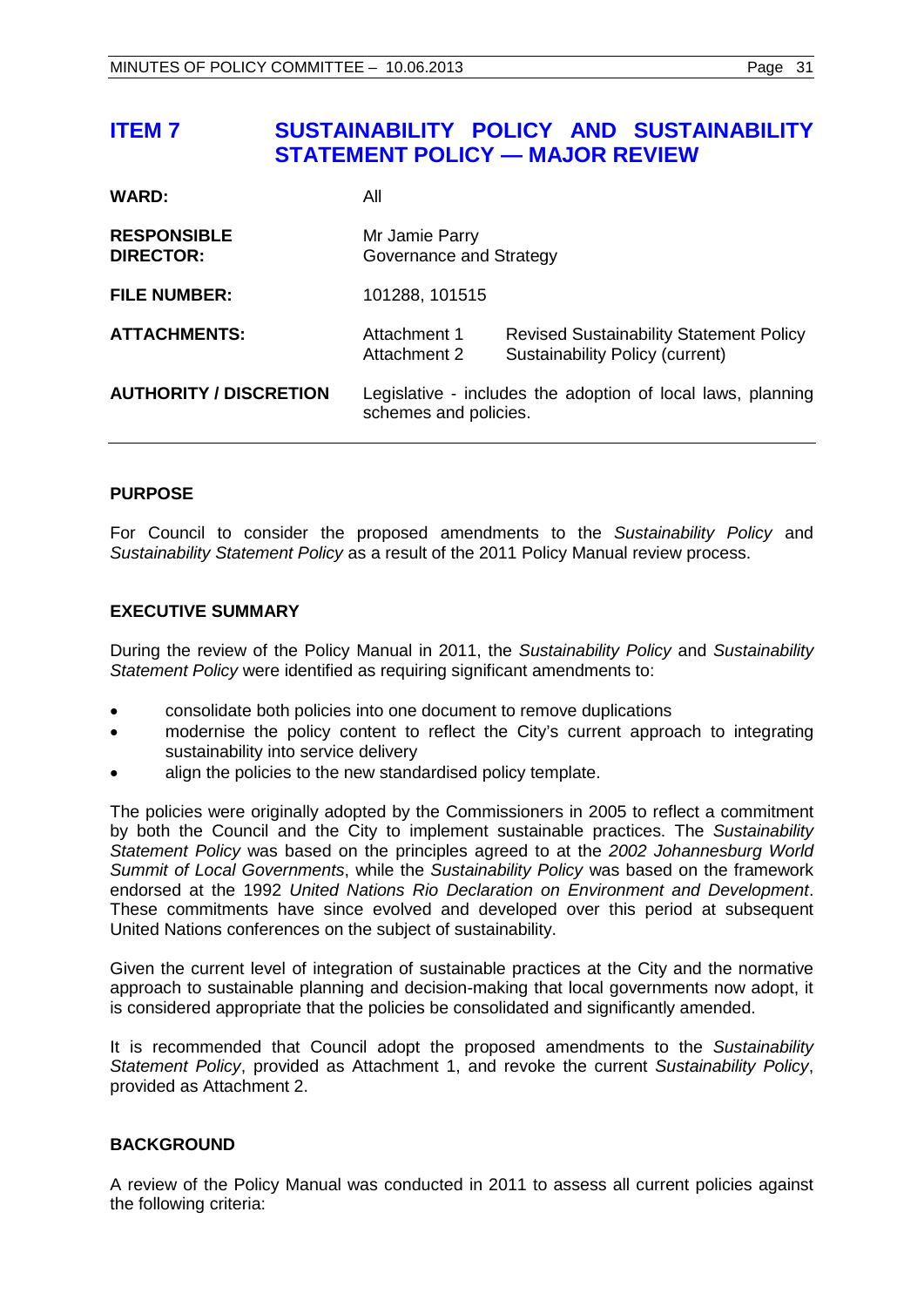- Consistency with regard to language, style and format.
- Relevance  $-$  in terms of new plans and strategies that now supersede previously endorsed positions within existing policies.
- Duplication identified sections of policies that duplicate other policies, City plans and strategies, local laws, and/or State legislation.
- Operational content identified sections of policies deemed as being too operational and therefore more appropriate to be incorporated into a City protocol or operational plan.

As a result of the review process, a standardised policy format was developed and current policies were categorised as requiring either:

- minor amendments (changes that do not impact on the application of the policy) or
- major amendments (significant changes that alter the City's position on an issue or matter).

The *Sustainability Policy* and *Sustainability Statement Policy* were identified as requiring major amendments, based on a preliminary review of their relevance and last review date. As a result, this report outlines the proposed amendments to these policies and the justification for the proposed changes.

## **DETAILS**

### **Policy History:**

The two sustainability policies were first introduced by the Commissioners in 2005 (*CJ269–12/05 refers*) as separate City and Council policies. The *Sustainability Policy* was intended to provide direction in applying sustainability principles to the development of policies and strategies at the City. It was based on a framework adopted at the *1992 United Nations Rio Declaration on Environment and Development*.

The *Sustainability Statement Policy* intended to define sustainability in alignment with the WA *State Sustainability Strategy* and articulate the principles of sustainability that would underpin Council activities. These principles were based on the *2002 Johannesburg World Summit of Local Governments Report*.

At its meeting held on 26 April 2006 (CJ065–04/06 refers), on the recommendation of the Sustainability Advisory Committee, the Council *Sustainability Policy* was amended to include a new principle and change several existing principles. The title of the policy was also changed from *Sustainability Policy* to *Sustainability Statement Policy*.

Further amendments were also adopted by Council at its meeting held on 12 December 2006 (CJ238–12/06 refers) on the recommendation of the Sustainability Advisory Committee, to make minor amendments to the statements in both sustainability policies, which removed references to a transition period for implementing sustainable practices.

### **Proposed Amendments:**

As a consequence of developing dual policies, there is significant duplication between them. Furthermore, the documents upon which the policies were originally based have since developed significantly at the subsequent United Nations Conference held in Rio in 2012 (namely, the "Rio 20" Conference). As such, the principles and framework referenced within the current policies are considered out-dated and require simplification to reflect the City's current approach to integrating sustainable practices.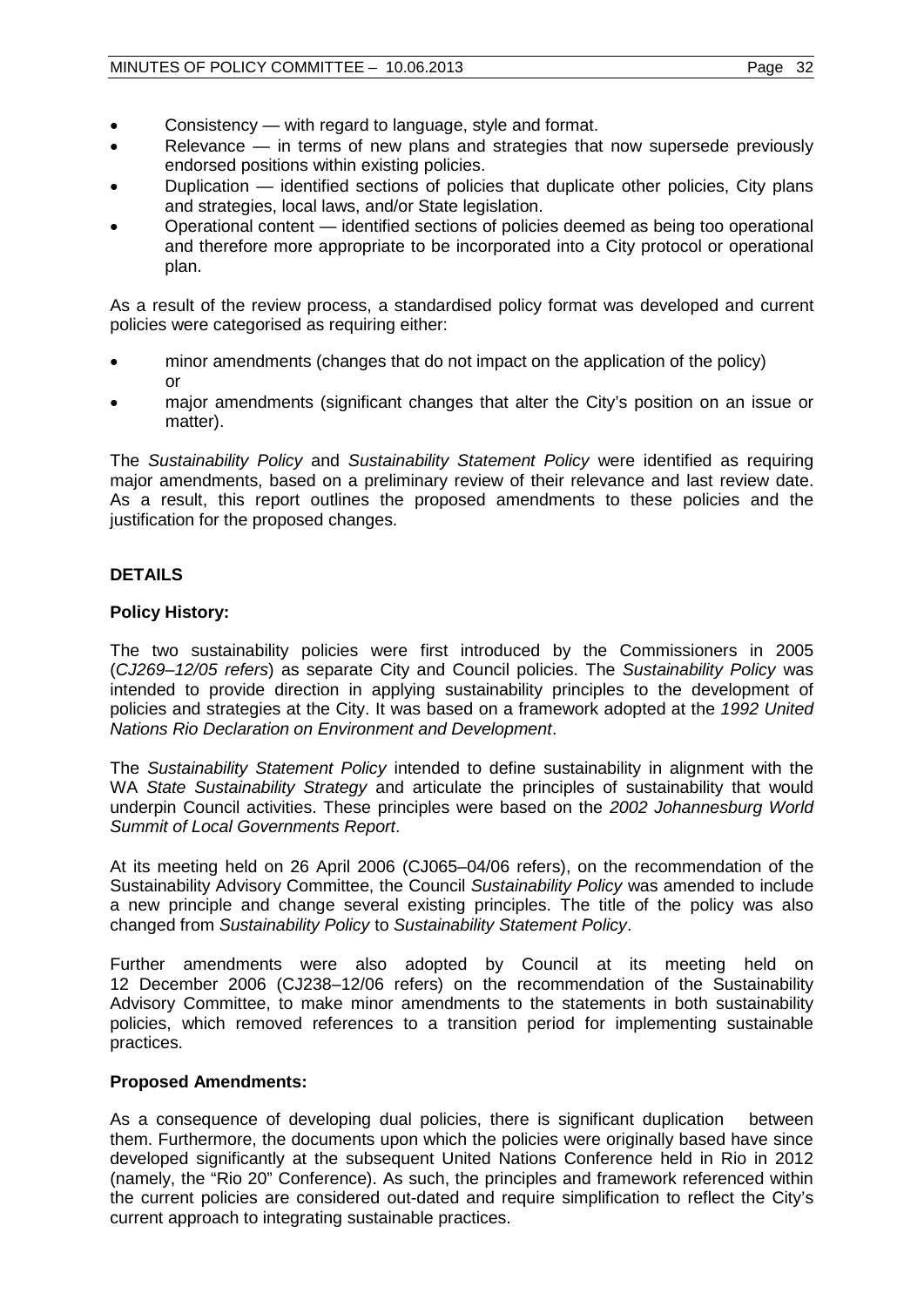It recommended that the *Sustainability Policy* be revoked and the following amendments are made to the Council *Sustainability Statement Policy* as outlined in Attachment 1:

- Remove references to specific principles contained within the *2002 Johannesburg World Summit of Local Governments*.
- Modify the Statement to succinctly describe the City's commitment to:
	- lead the community through improved sustainable practices
	- working and engaging with its community and stakeholders to deliver sustainable outcomes
	- achieving a thriving business environment and community well being
	- ensuring long term protection of the environment through a "Precautionary Principle"
- Incorporate references to governance in the Statement, to reflect a quadruple-bottom line approach to sustainability, rather than the previous triple-bottom line approach.
- Remove the Sustainability Statement contained at the end of the policy due to its duplication of details discussed in the opening statement. This was also in accordance with the decision made by Council to remove all Sustainability Statements within all policies at its meeting held on 15 May 2012 (CJ093-05/12 refers).
- Reorder the structure of the policy to reflect the standardised policy template.

## **Issues and Options Considered:**

Council can either:

- adopt the proposed amendments to the *Sustainability Statement Policy*, as outlined in Attachment 1 and revokes the *Sustainability Policy*, provided as Attachment 2
- further modify the *Sustainability Statement Policy* and/or the *Sustainability Policy* or
- retain the policies in their current formats.

It is recommended that option 1 be adopted.

### **Legislation/Strategic Plan/Policy Implications**

| Legislation:                    | Local Government Act 1995.                                       |  |
|---------------------------------|------------------------------------------------------------------|--|
| <b>Strategic Community Plan</b> |                                                                  |  |
| <b>Key theme</b>                | Sustainability is covered across all areas of<br>Joondalup 2022. |  |
| <b>Objective</b>                | Refer above.                                                     |  |
| <b>Strategic initiative</b>     | Refer above.                                                     |  |
| <b>Policy</b>                   | Sustainability Policy and Sustainability Statement Policy.       |  |

### **Risk Management Considerations:**

In order to remain transparent and to facilitate appropriate decision-making processes, it is imperative that policies reflect the current positions of Council and work practices at the City. If not effectively maintained, there are risks associated with potentially misleading the community through publicly available, unreviewed policies.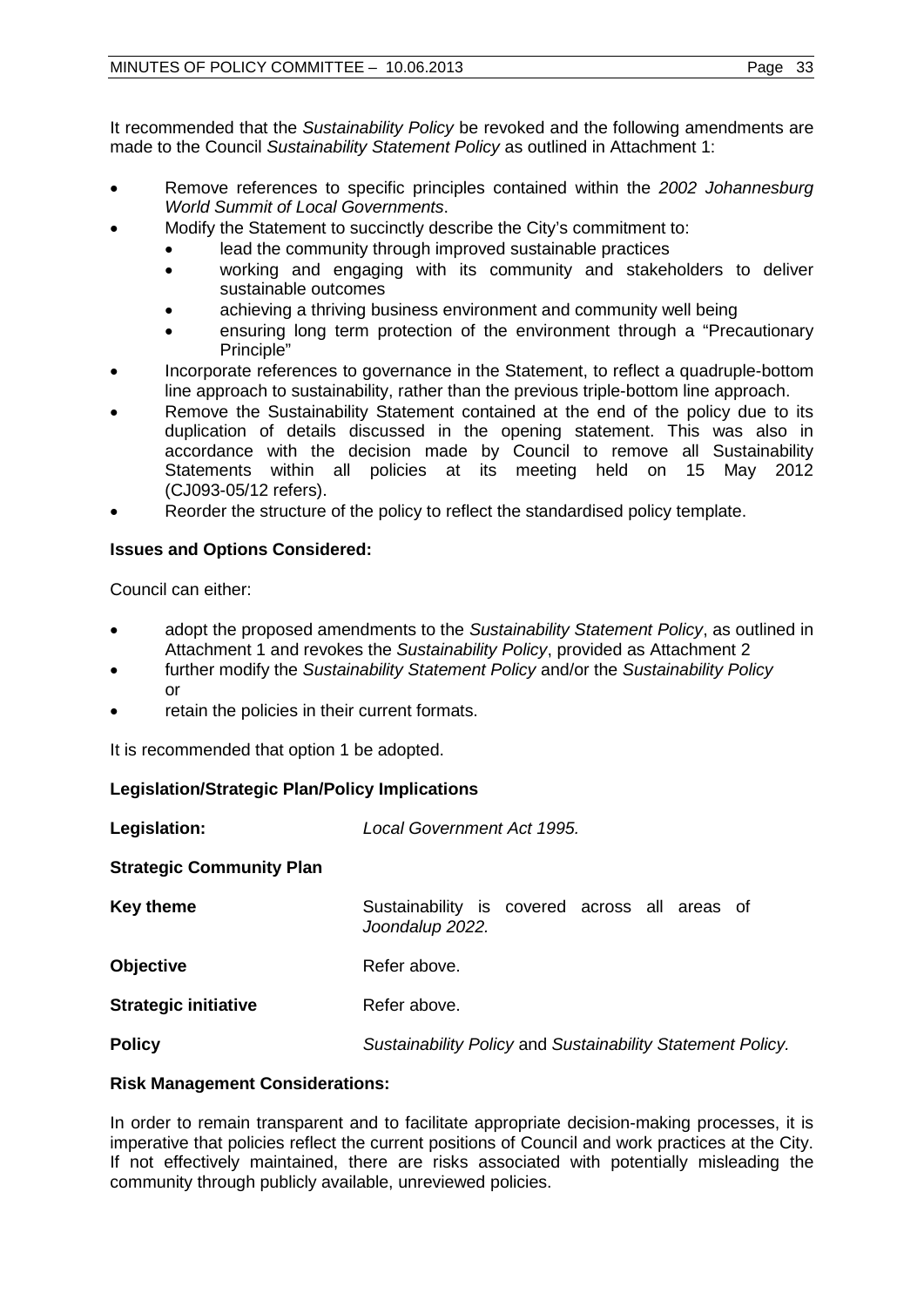### **Financial/Budget Implications:**

Not applicable.

### **Regional Significance:**

Not applicable.

#### **Sustainability Implications:**

Achieving sustainability is an important element of good governance. It recognises the need for local governments to consider the wider environmental, social and economic implications of decisions and actions on the community. As such, it is considered important that the City has a statement through a policy mechanism that demonstrates its ongoing commitment to applying and integrating sustainable practices.

#### **Consultation:**

Not applicable.

### **COMMENT**

Through the Policy Manual Review process, the City has attempted to consolidate where it can, duplications across policies. The current sustainability policies are examples of significant and unnecessary policy duplication.

It is considered opportune to significantly amend the policies while still retaining a statement on the City's commitment to promote and implement sustainable practices for the benefit of the community.

### **VOTING REQUIREMENTS**

Simple Majority.

**MOVED Cr Gobbert, SECONDED Cr Norman that Council:**

- **1 ADOPTS the proposed amendments to the** *Sustainability Statement Policy* **as outlined in Attachment 1 of this Report;**
- **2 REVOKES the** *Sustainability Policy***, provided as Attachment 2 to this Report.**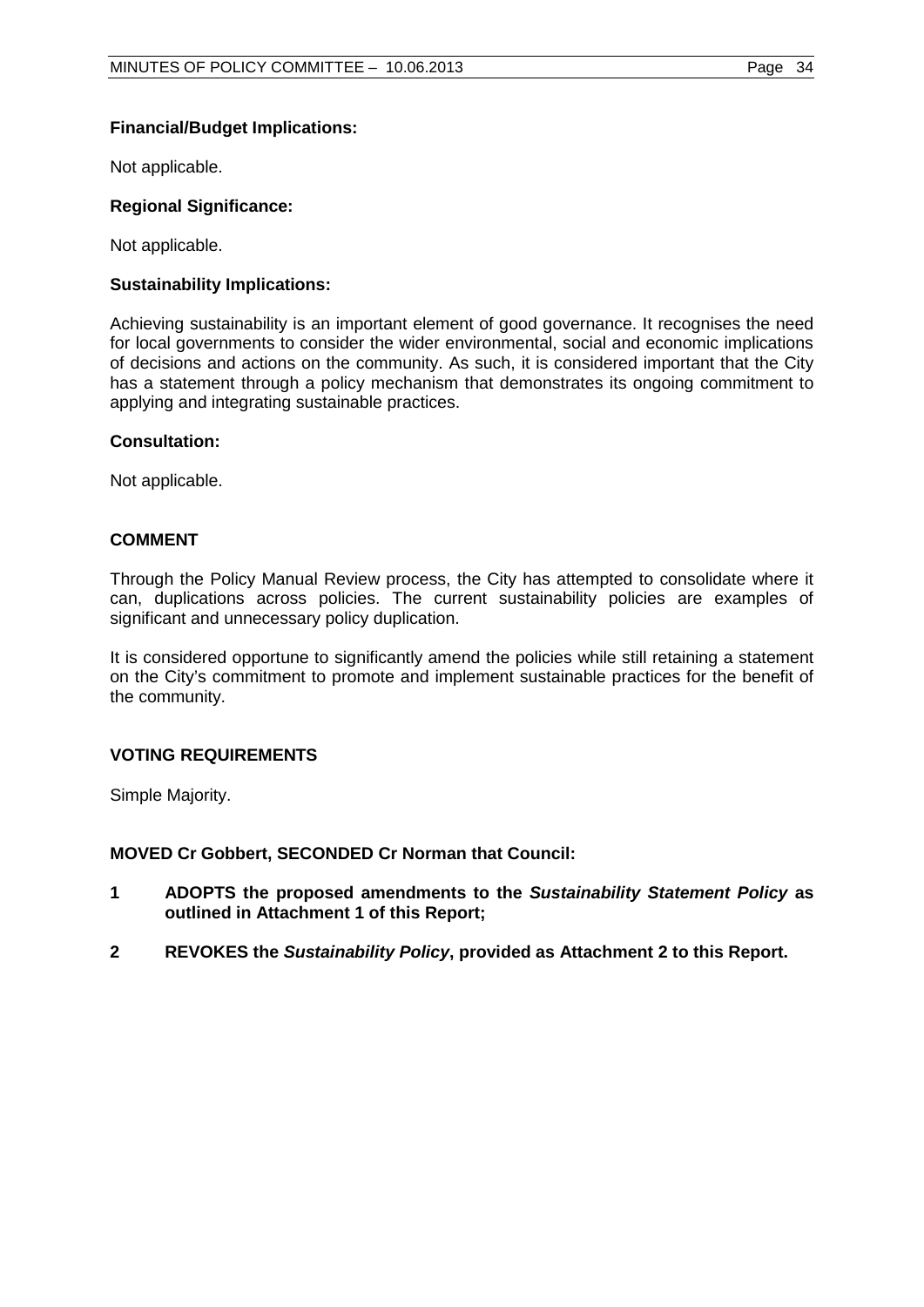**AMENDMENT MOVED Mayor Pickard, SECONDED Cr Norman that Part 1 be amended to read as follows:**

*"1 ADOPTS the proposed amendments to the Sustainability Statement Policy as outlined in Attachment 1 of this Report for the purposes of public advertising with the ADDITION of a definition for 'Precautionary Principle' as follows:* 

*"Precautionary Principle means: avoidance of the risk of serious or irreversible environmental damage will not be postponed because of a lack of full, scientific knowledge.""* 

#### **The Amendment was Put and CARRIED (7/0)**

**In favour of the Amendment:** Cr Corr, Mayor Pickard, Crs Gobbert, Hollywood, Norman, Ritchie and Taylor.

### **The Original Motion as amended, being:**

#### **That Council:**

**1 ADOPTS the proposed amendments to the** *Sustainability Statement Policy* **as outlined in Attachment 1 of this Report for the purposes of public advertising with the ADDITION of a definition for 'Precautionary Principle' as follows:** 

*"Precautionary Principle means: avoidance of the risk of serious or irreversible environmental damage will not be postponed because of a lack of full, scientific knowledge."*

#### **2 REVOKES the** *Sustainability Policy***, provided as Attachment 2 to this Report.**

#### **Was Put and CARRIED (7/0)**

**In favour of the Motion:** Cr Corr, Mayor Pickard, Crs Gobbert, Hollywood, Norman, Ritchie and Taylor.

*Appendix 7 refers*

*[To access this attachment on electronic document, click here: Attach7POLICY100613.pdf](http://www.joondalup.wa.gov.au/files/committees/POLI/2013/Attach7POLICY100613.pdf)*